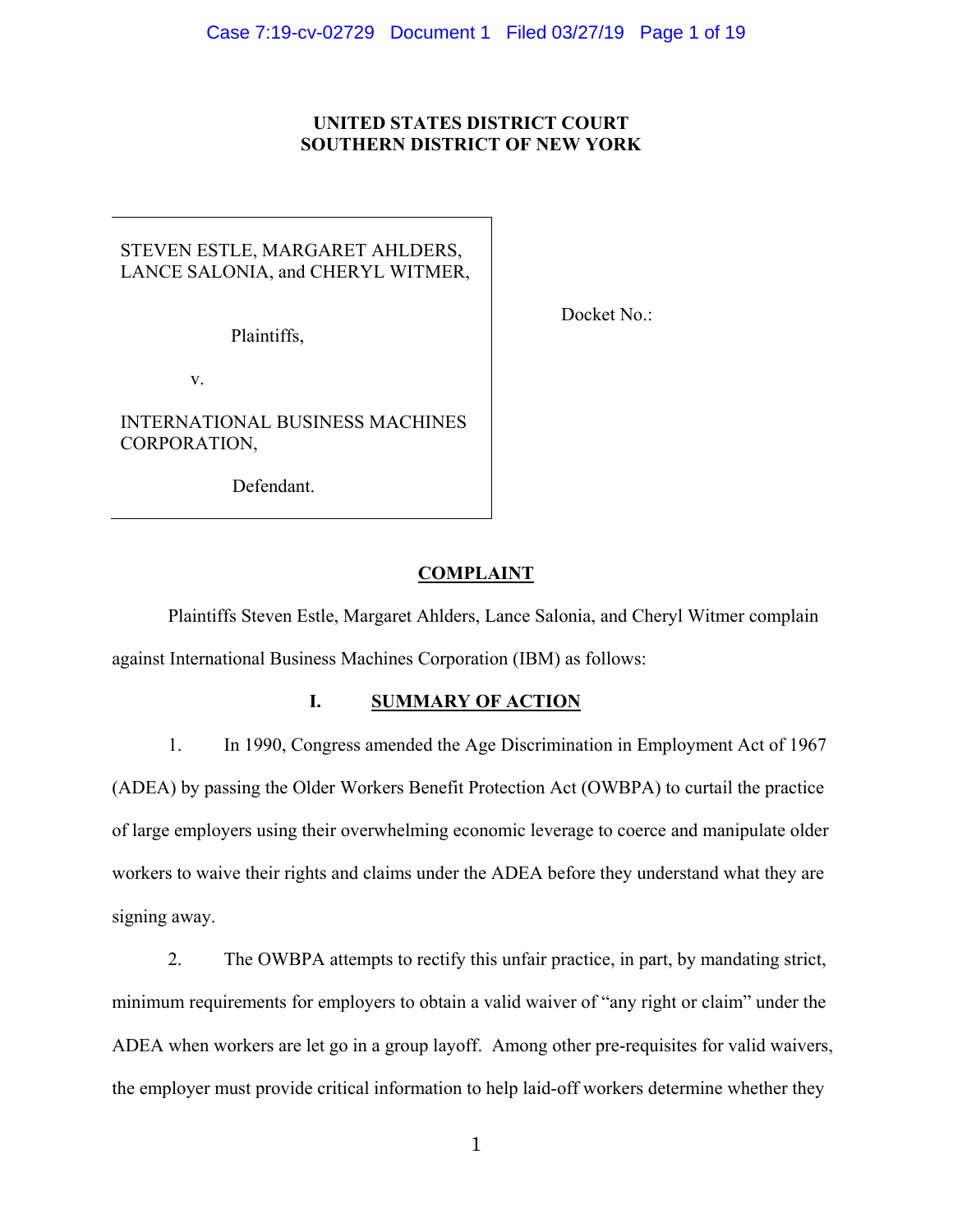### Case 7:19-cv-02729 Document 1 Filed 03/27/19 Page 2 of 19

have been discriminated against as a group because of their age (the "OWBPA comparator information"). The OWBPA comparator information includes the criteria used to select employees for layoffs and the ages and job titles of everyone in their unit who was selected for layoff and everyone in their unit who was spared.

3. As the Supreme Court has explained, the OWBPA implements "a strict, unqualified statutory stricture on waivers" so that "[a]n employee 'may not waive' an ADEA claim unless the employer complies with the statute." *Oubre v. Entergy Operations, Inc.*, 522 U.S. 422, 427 (1998). To this end, "[t]he OWBPA sets up its own regime for assessing the effect of ADEA waivers, separate and apart from contract law . . . [and] creates a series of prerequisites for knowing and voluntary waivers." *Id.*

4. Dating back to 2001, when seeking waivers as part of a group layoff, IBM provided the workers with the OWBPA comparator information. *See, e.g.*, *Syverson v. International Business Machines Corp.*, 461 F.3d 1147, 1149 (9th Cir. 2006) (amended January 3, 2007) (noting that in a 2001 group layoff IBM asked for a waiver and "issued each selected employee a lengthy document . . . which details the job titles, ages, and numbers of those employees selected and those not selected for termination from various IBM divisions").

5. In 2014, however, IBM embarked on a company-wide project to, as one presentation to its current Chief Financial Officer and Vice President of Human Resources put it, "correct [its] seniority mix." At the same time, it abruptly stopped providing the OWBPA comparator information to workers it laid off. Yet, it still required them to sign a waiver to receive any severance payment or benefits.

6. The waiver that IBM extracted from the workers it laid off after it stopped providing the OWBPA comparator information in 2014 was different from the one it had used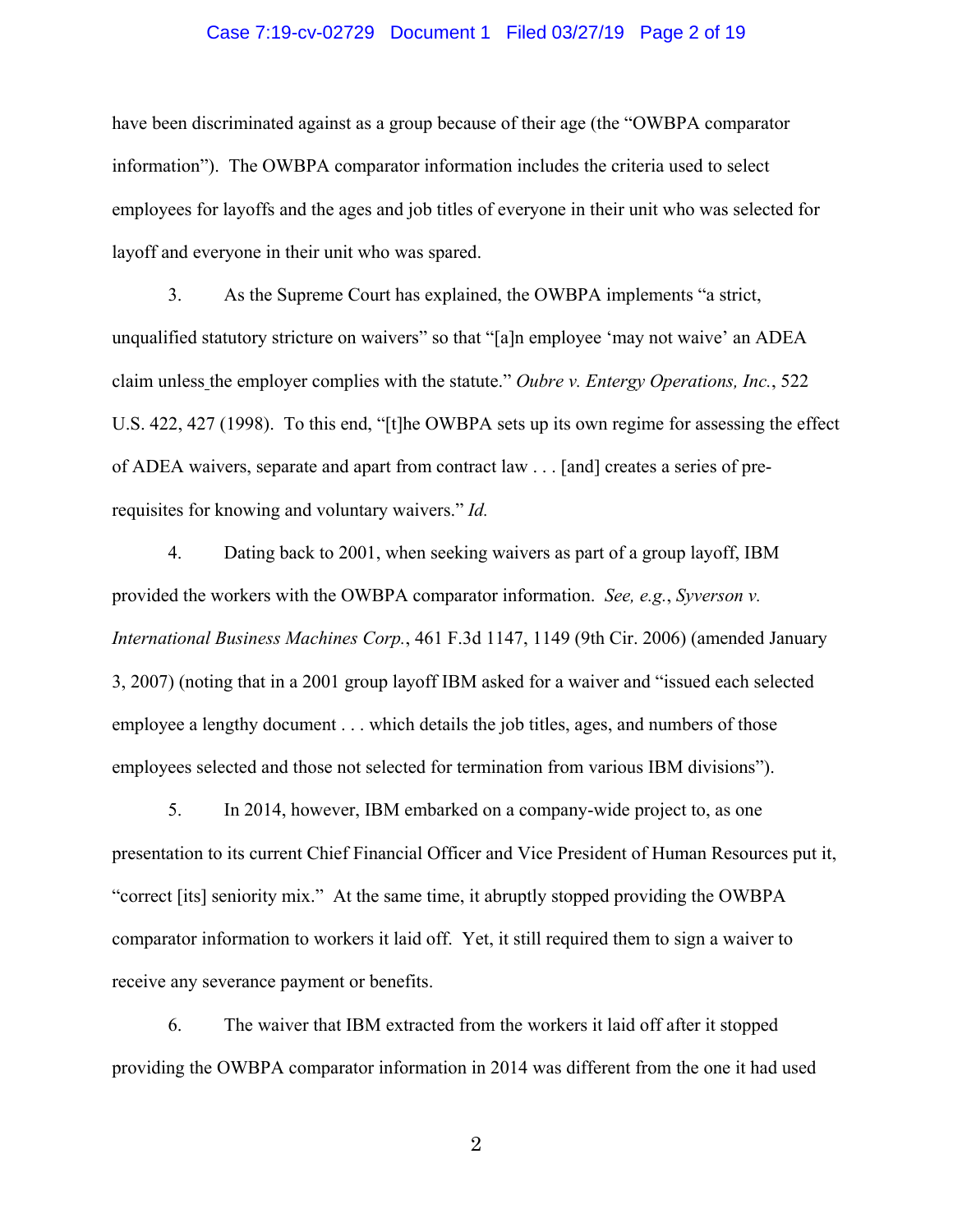### Case 7:19-cv-02729 Document 1 Filed 03/27/19 Page 3 of 19

before 2014. For the first time, IBM did not require workers to waive all their federal age discrimination rights and claims. Instead, it demanded that laid-off workers waive their right under the ADEA to bring age discrimination claims *collectively* in any forum, including in arbitration.

7. IBM's waiver specifically prohibited workers from pursuing their claims collectively, even in arbitration. IBM sought to deprive its workers of the essential economies and advantages from pursing their ADEA claims together and instead to burden them with the limitations and costs of bringing individual actions challenging the same discriminatory practices in secret arbitrations separate from each other.

8. The OWBPA is precise in protecting employees from "waiving any right or claim" under the ADEA unless the employer meets the OWBPA's disclosure requirements. The text of the ADEA incorporates the statutorily defined "right" of aggrieved employees to start or join a collective action. IBM's new waiver, which asked employees to waive those collective action rights specifically incorporated in the ADEA without providing the OWBPA comparator information, is therefore invalid.

9. Each Plaintiff worked in a different division of IBM for many years, and each was over the age of 55 when IBM laid them off in May 2016. They were all provided the limited choice of either (a) executing a release waiving their right under the ADEA to bring a collective action in any forum without receiving the comparator information required by the OWBPA, or (b) being denied all severance benefits.

10. Despite the OWBPA's unequivocal stricture on waivers in group layoffs without providing the OWBPA comparator information, IBM did not give Plaintiffs any comparator information. IBM provided none of the information about the ages and titles of their co-workers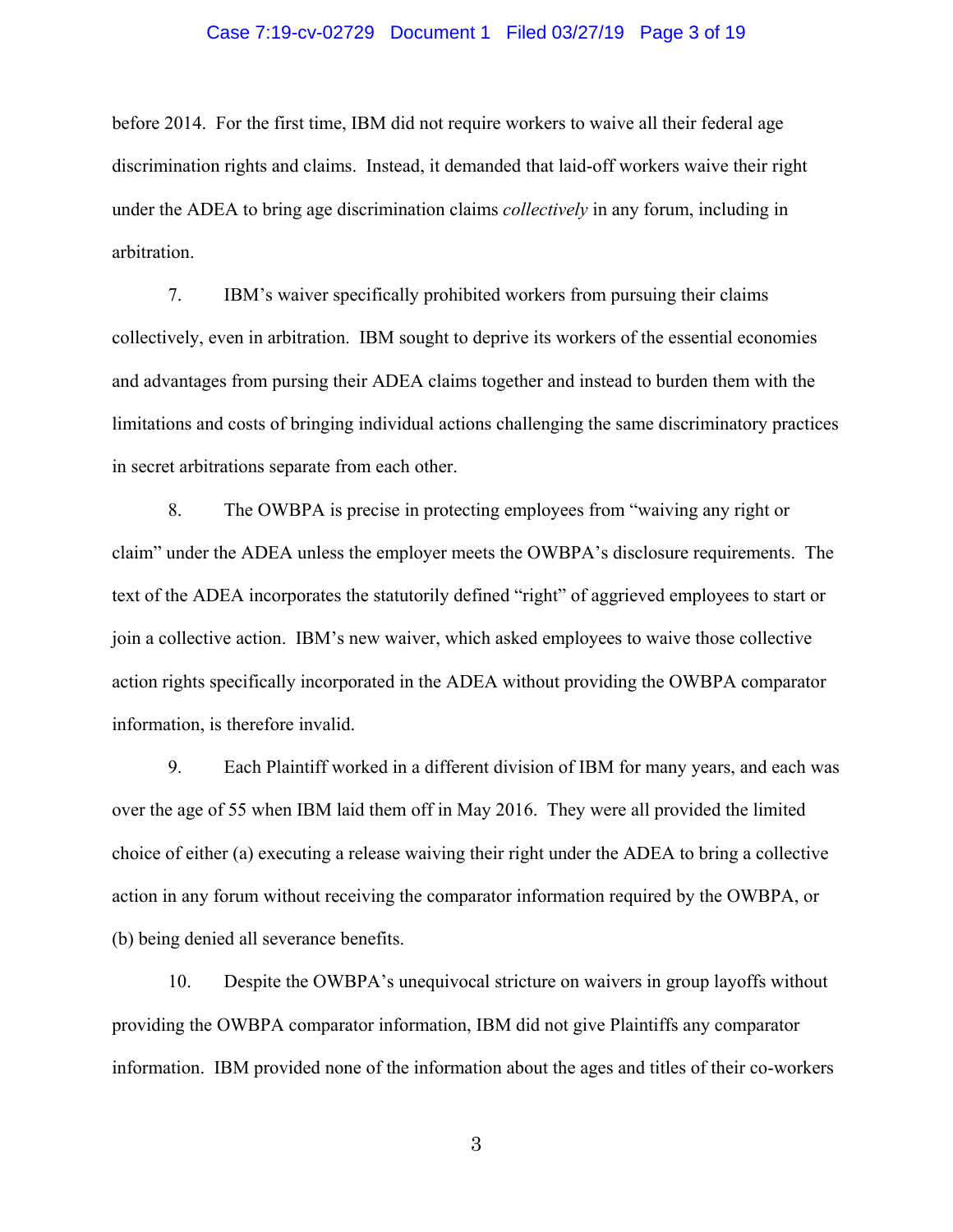### Case 7:19-cv-02729 Document 1 Filed 03/27/19 Page 4 of 19

being laid off and those being retained even though the OWBPA mandates that information be provided as pre-requisite for workers to knowingly and voluntarily waive their right to pursue age discrimination claims collectively.

11. With misgivings, but facing the prospect of a difficult job search and economic hardship, each Plaintiff reluctantly signed the waiver. Having not been given the OWBPA comparator information before they signed the waivers, and having learned since their layoffs of compelling evidence that IBM engaged in systemic age discrimination by targeting older employers for group layoffs—the type of evidence that the OWBPA comparator information would have provided—Plaintiffs now file this action to be relieved of the waivers they executed and be permitted to pursue their age discrimination claims collectively in arbitration.

12. The Resource Action Separation Agreement each Plaintiff signed requires that they pursue their claims in arbitration. Therefore, Plaintiffs are also filing a complaint with IBM's arbitration coordinator to commence their claims collectively in JAMS arbitration.

## **II. PARTIES**

13. Plaintiff Steven Estle is a citizen of the United States and is a resident of Lafayette, Colorado. He worked for IBM for 34 years, until he was terminated in May 2016 at age 56.

14. Plaintiff Margaret Ahlders is a citizen of the United States and is a resident of Loveland, Colorado. She worked for IBM for 33 years, until she was terminated in May 2016 at age 56.

15. Plaintiff Lance Salonia is a citizen of the United States and is a resident of Washington, District of Columbia. He worked for IBM for 10 years, until he was terminated in May 2016 at age 56.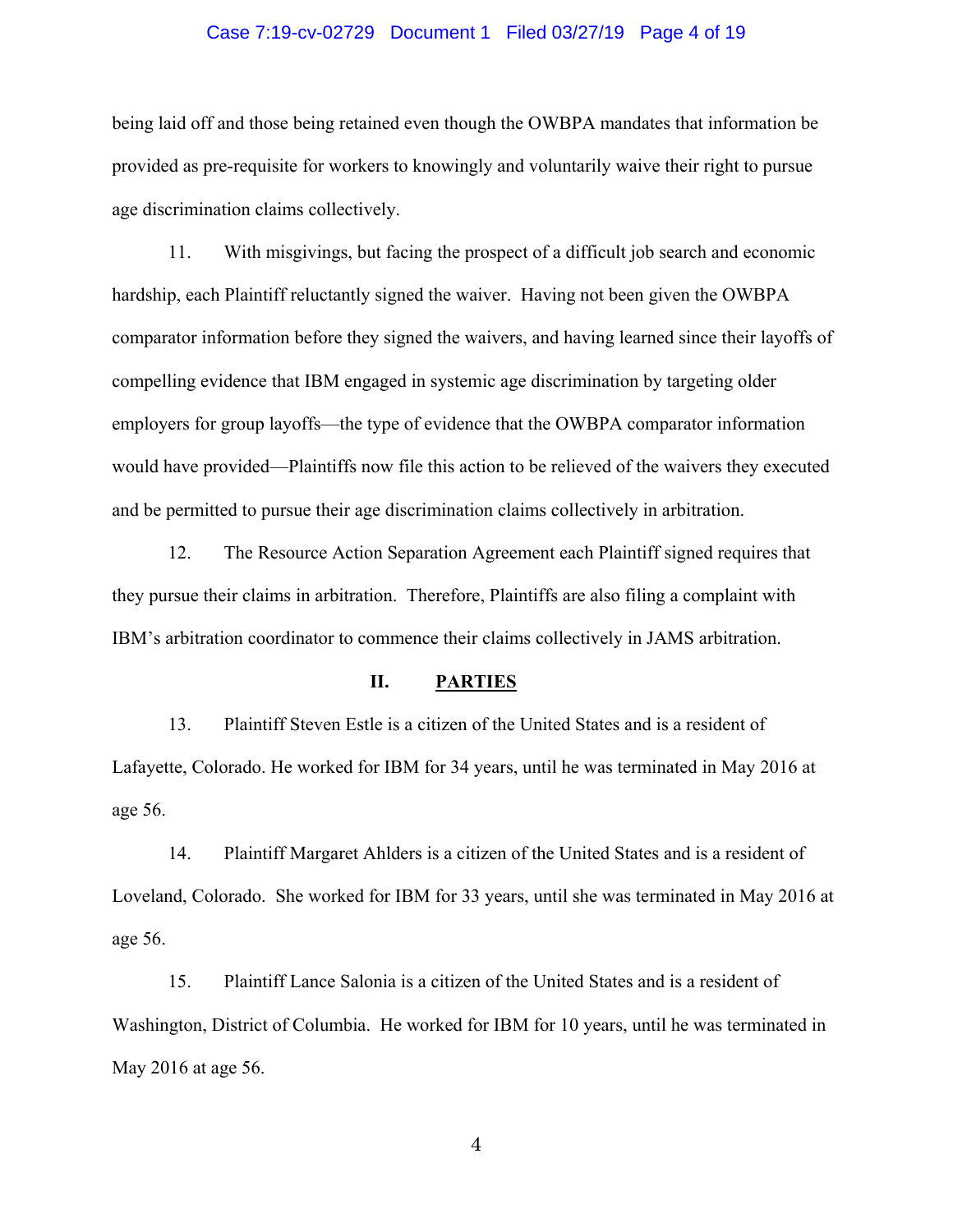### Case 7:19-cv-02729 Document 1 Filed 03/27/19 Page 5 of 19

16. Plaintiff Cheryl Witmer is a citizen of the United States and is a resident of Firestone, Colorado. She worked for IBM for 34 years, until she was terminated in May 2016 at age 57.

17. As each Plaintiff was over 40 years old when they were laid off from their employment by IBM, each had the right under the ADEA to bring or join a collective age discrimination claim. Each Plaintiff also was covered by the OWBPA's guarantee that any waiver of those rights would not be valid or legally enforceable if they did not receive the OWBPA comparator information.

18. Defendant IBM is a New York corporation with its principal place of business in Armonk, New York. IBM provides technology services and equipment, including computing, cloud services, software, hardware, and analytics, to customers around the world. IBM employs about 400,000 employees and ranks number 34 on the 2018 Fortune 500 rankings of the largest United States corporations by total revenue.

## **III.** JURISDICTION AND VENUE

19. This Court has proper subject matter jurisdiction over Plaintiffs' claims for declaratory relief under 29 U.S.C. 626(b) (broad grant of jurisdiction over any action to enforce ADEA and OWBPA), 28 U.S.C. § 1331 (federal question), and 28 U.S.C. § 1343 (civil rights) because this action seeks equitable relief, including declaratory and injunctive relief and arises under the ADEA and the OWBPA, 29 U.S.C. § 621, *et seq.*, and because Plaintiffs' "right to relief necessarily depends on the resolution of a substantial question of federal law." *Franchise Tax Bd. v. Constr. Laborers Vacation Trust*, 463 U.S.1, 27-28 (1983); *see also Oubre v. Entergy Operations, Inc*., 522 U.S. 422 (1998) (deciding enforceability of ADEA waiver as a matter of federal statutory law).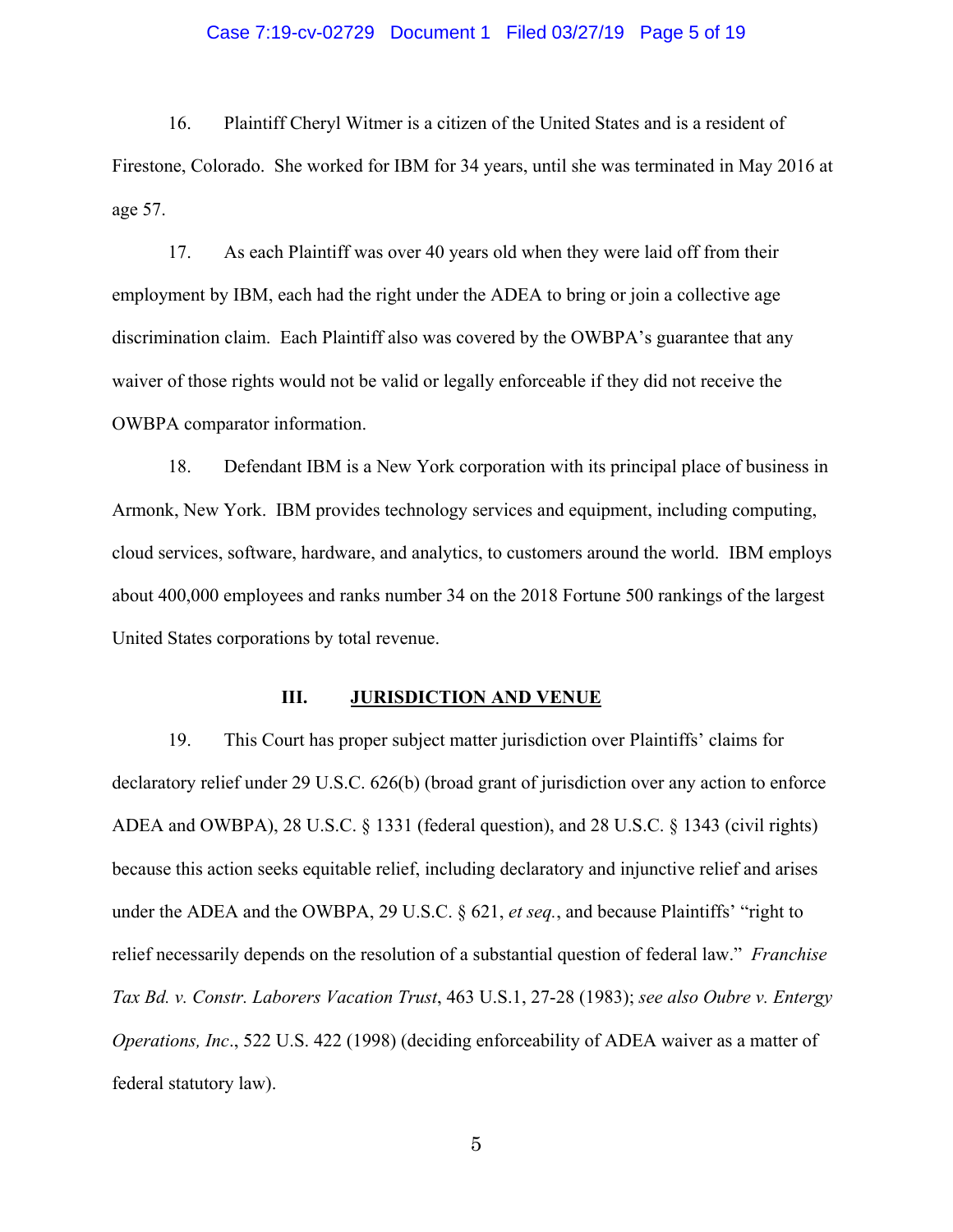### Case 7:19-cv-02729 Document 1 Filed 03/27/19 Page 6 of 19

20. Each Plaintiff signed a Resource Action Separation Agreement, attached as Exhibit 1 (Attachments 6 and 7). Attachment 7 to each of their Agreements provides that "[a]ny issue concerning the validity or enforceability of any of the class action or collective action Waivers included as part of your agreement to arbitrate certain claims shall be decided only by a court of competent jurisdiction."

21. Based on this requirement in IBM's Resource Action Separation Agreement, Plaintiffs file this action in court because it challenges the validity and enforceability of the collective action waivers on the grounds that the waivers violate the OWBPA, 29 U.S.C. §  $626(f)$ .

22. Because Attachment 7 to the Agreements signed by Plaintiffs also provides that they "are required to submit any and all 'covered claims,' which include 'all legal claims . . . under the [ADEA],'" to final and binding arbitration, Plaintiffs are also filing an ADEA collective action in arbitration under the procedures set out in Attachment 7.

23. Under Rule 1(a) of the JAMS Class Action Procedures, Plaintiffs expect proceedings on that complaint to be stayed until this Court issues a ruling on the validity of the collective action waiver.

24. If the Court decides that the collective action waiver is invalid, Plaintiffs are prepared and willing to proceed collectively in arbitration.

25. Venue is proper in the Southern District of New York under 28 U.S.C. § 1391 because IBM has its headquarters in Armonk, Westchester County, New York.

26. Additionally, the White Plains courthouse is proper under Rule 18 of the Rules for the Division of Business of the U.S. District Court for the Southern District of New York because, upon information and belief, the policies and practices giving rise to the claims in this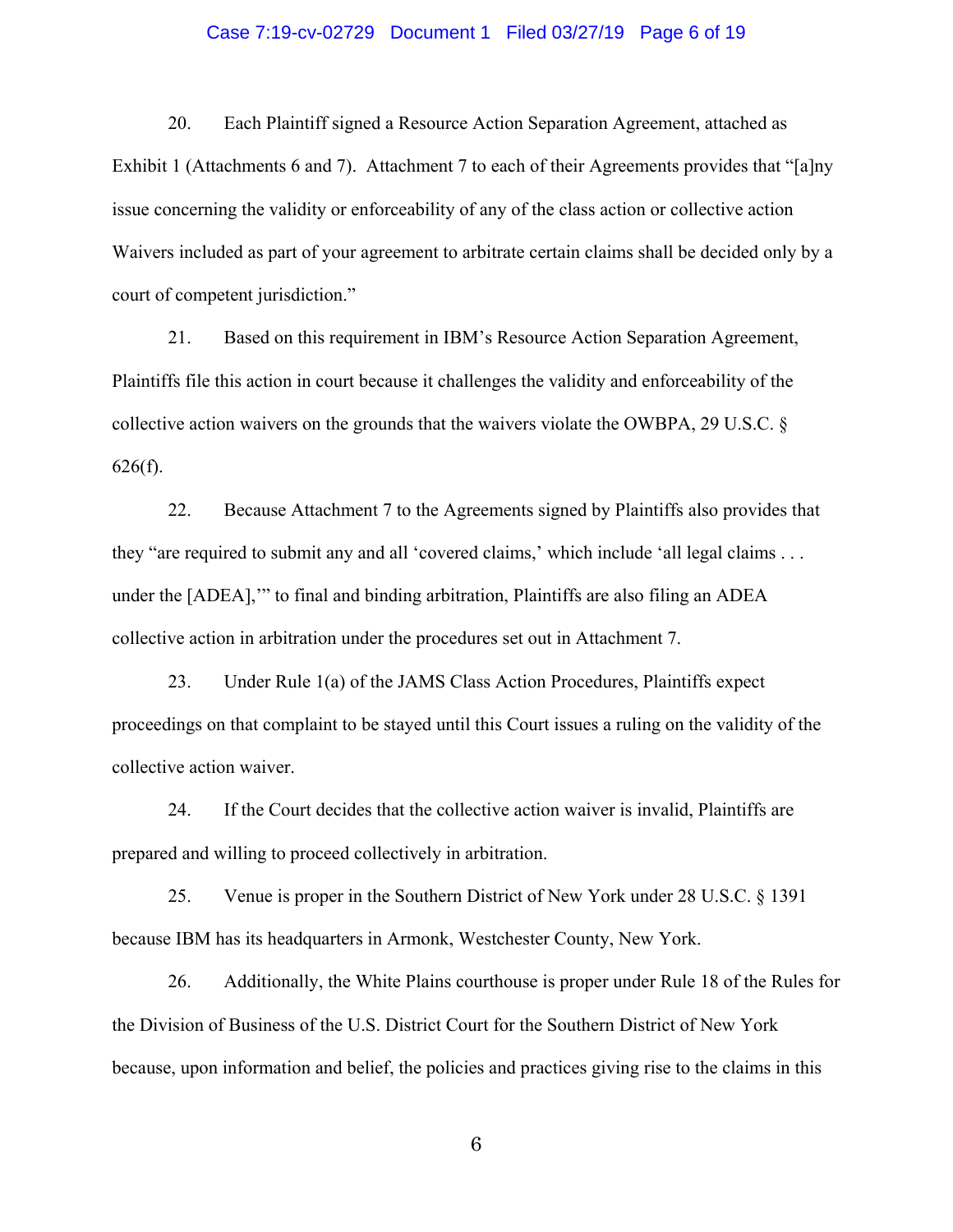### Case 7:19-cv-02729 Document 1 Filed 03/27/19 Page 7 of 19

action were developed by senior IBM personnel operating out of the company's headquarters in Armonk, Westchester County, New York.

#### **IV. ALLEGATIONS**

#### **The OWBPA Imposes Strict Limits on Waivers of Rights and Claims under the ADEA**

27. When Congress amended the ADEA by passing the OWBPA in 1990, it recognized that older workers leaving a job are disproportionately vulnerable to being coerced and manipulated into waiving rights protected by the ADEA without being fully informed of the rights and claims they may be relinquishing. *See Syverson v. IBM*, 461 F.3d at 1151 (citing S. REP. NO. 101-263, at 5 (1990), as reprinted in 1990 U.S.C.C.A.N. 1509, 1510).

28. As Congress found, workers who are at least 40 years old face greater pressure to sign waivers of their rights and claims in part because they are less likely than younger workers to find a new job quickly and are therefore more dependent on the temporary economic relief afforded by a severance payment. S. Rep. 101-79, at 9 (1989).

29. In the OWBPA, Congress sought to combat this problem by strictly requiring employers to provide certain "minimum" information to workers who are laid off as a group before their waiver of any "right or claim" protected by the ADEA would be deemed "knowing and voluntary," and therefore enforceable. 29 U.S.C.  $\S$  626(f)(1).

30. As noted in the Senate Committee report for the OWBPA, the problem of coercive and manipulative pressure on older workers to sign agreements waiving their rights under the ADEA is particularly acute in group terminations or when an employer pressures workers to take advantage of an early retirement incentive program. S. Rep. 101-79, at 9.

31. In these situations, individual employees are often uninformed about whether "age may have played a role in the employer's decision," and whether the reduction-in-force or incentive program "may be designed to remove older workers from the labor force." *Id.*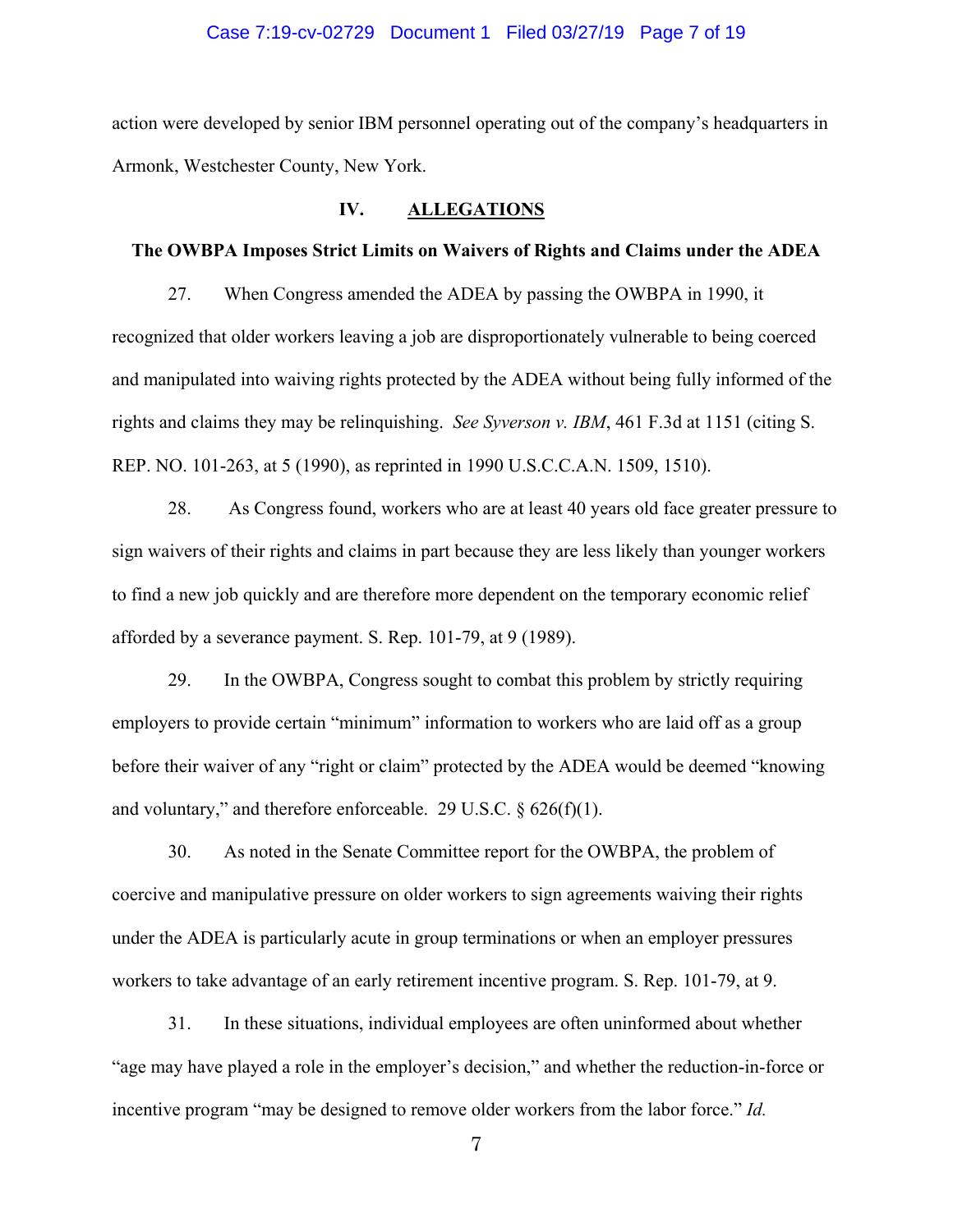### Case 7:19-cv-02729 Document 1 Filed 03/27/19 Page 8 of 19

32. In the OWBPA, Congress added enhanced protections for older workers when an employer extracts a waiver of ADEA rights or claims "in connection with an exit incentive or other employment termination program." 29 U.S.C. § 629(f)(1)(H). The Department of Labor has defined "other employment termination program" to mean "when an employer offers additional consideration for the signing of a waiver pursuant to an . . . employment termination (*e.g.* a reduction in force) to two or more employees." 29 C.F.R. § 1625.22(f).

33. In a group termination program, no "right or claim" protected by the ADEA may be waived by an employee unless the employer informs the employees affected by the termination in writing of the (a) "class, unit, or group" that is subject to the group termination, (b) "any eligibility factors" that may affect the workers' selection for termination, (c) "the job titles and ages of all individuals" for whom the employer seeks to extract a waiver and (d) "the ages of all individuals in the same job classification or organizational unit" within the group who were exempt from the lay-off. 29 U.S.C. § 626(f)(1)(H); 29 C.F.R. § 1625.22(f).

34. The OWBPA requires disclosure of this information as a condition of a valid waiver to ensure that workers have the opportunity to assess whether they have an age discrimination claim due to their termination that they may wish to pursue individually or collectively rather than waive. 29 U.S.C. §  $626(f)(1)(H)(ii)$ . The text of the OWBPA provides no exception to the disclosure requirement.

### **In 2014, IBM Stops Providing the Required Comparator Information**

35. On information and belief, IBM conducted at least a dozen group layoffs between 2001 and the end of 2013. In each of these layoffs, IBM employed a standard Resource Action Separation Agreement, which required employees to sign a general waiver of employment-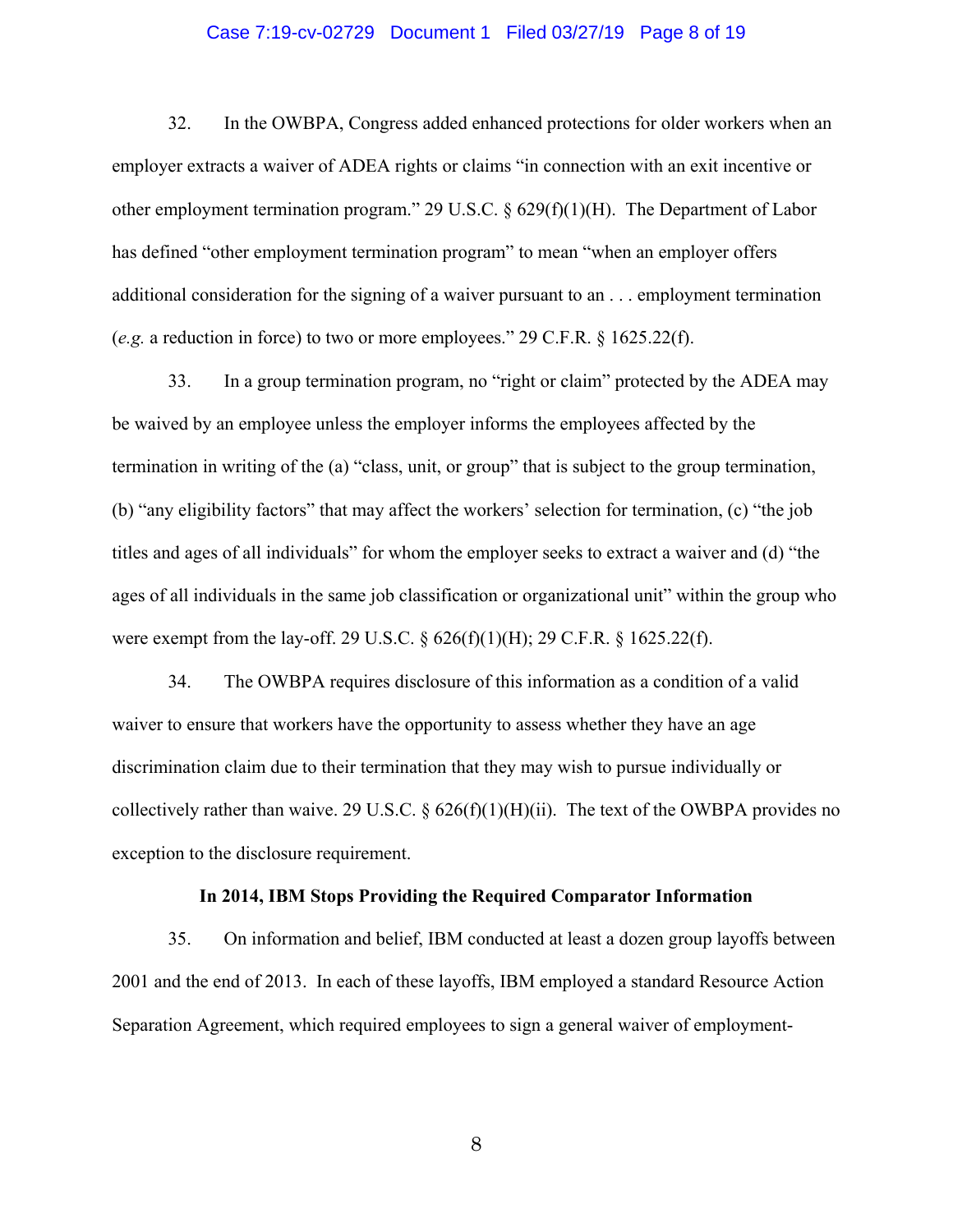### Case 7:19-cv-02729 Document 1 Filed 03/27/19 Page 9 of 19

related rights and claims, including all rights and claims under the ADEA, in order to receive a severance payment and benefits.

36. During that time, IBM consistently provided employees selected for layoff with the OWBPA comparator information.

37. In 2014, however, IBM abruptly made a company-wide change: it stopped providing the OWMPA comparator information to employees it laid off in Resource Actions.

38. At the same time, IBM reformulated its standard Separation Agreement. The Separation Agreements the Plaintiffs received when they were each laid off, attached as Exhibit 1, are representative of the standard Resource Action Separation Agreements used by IBM from 2014 to the present.

39. The Separation Agreement IBM has used since 2014 continued to generally require employees to sign an employment discrimination waiver in order to receive a severance payment, but it carved out a special exception for age discrimination claims under the ADEA.

40. As a condition of receiving the severance payment and benefits provided to laidoff employees, IBM still required the employees to waive their state age discrimination and claims. The special exception reached only the ADEA (and the West Virginia Human Rights Act).

41. Although the Separation Agreement did not require employees to waive all their rights and claims under the ADEA, it did require them to waive their right under the ADEA to pursue their claims collectively in any forum, including in arbitration.

42. In particular, the Agreement provided as follows:

TO THE MAXIMUM EXTENT PERMITTED BY APPLICABLE LAW, YOU AND IBM AGREE THAT NO COVERED CLAIMS MAY BE INITIATED, MAINTAINED, HEARD, OR DETERMINED ON A MULTIPARTY, CLASS ACTION BASIS OR COLLECTIVE ACTION BASIS EITHER IN COURT OR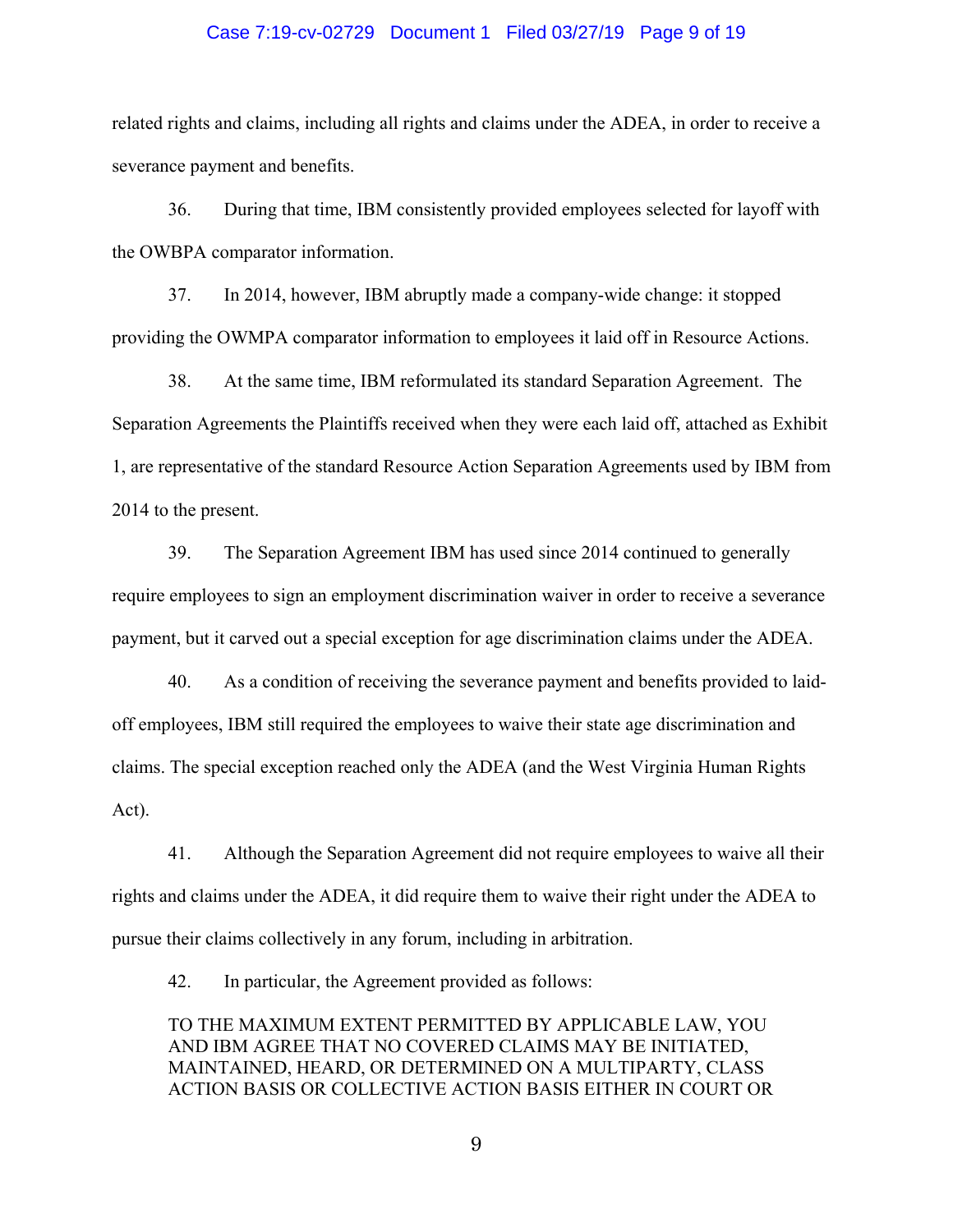## Case 7:19-cv-02729 Document 1 Filed 03/27/19 Page 10 of 19

## IN ARBITRATION, AND THAT YOU ARE NOT ENTITLED TO SERVE OR PARTICIPATE AS A CLASS ACTION MEMBER OR REPRESENTATIVE, OR COLLECTIVE ACTION MEMBER OR REPRESENTATIVE, OR RECEIVE ANY RECOVERY FROM A CLASS OR COLLECTIVE ACTION INVOLVING COVERED CLAIMS EITHER IN COURT OR ARBITRATION.

43. The new Agreement also required employees to agree "that if you are included within any class action or collective action in court or in arbitration involving a Covered Claim, you will take all steps necessary to opt-out of the action or refrain from opting in, as the case may be."

44. IBM's intention behind this change was clear. As Doug Shelton, IBM's Director of Corporate Communications & External Relations, admitted to a business reporter in 2014, the change was made to avoid providing the comparator information that the OWBPA required in order to ensure the waiver of any "right or claim" under the ADEA was knowing and voluntary.<sup>1</sup>

## **IBM's New Waiver Violates the OWBPA and Is Unenforceable**

45. Under the ADEA as amended by the OWBPA, employees subject to a group termination program "may not waive any right or claim under this chapter" (*i.e.*, Title 29, Chapter 14 of the United States Code, which contains the ADEA) unless the waiver complies with all OWBPA requirements for a valid waiver, including providing the OWBPA comparator information.

46. Unlike the vast majority of federal employment statutes, such as Title VII, the ADA, and the NLRA, the ADEA incorporates two separate but related rights to bring claims collectively, each of which is explicitly defined as a "right."

<sup>&</sup>lt;sup>1</sup> Alex Barinka, "Old, Fired at IBM: Trendsetter Offers Workers Arbitration," *Bloomberg BNA* (May 12, 2014), https://web.archive.org/web/20170225221835/https://www.bloomberg.com/news/articles/2014-05- 12/old-fired-at-ibm-trendsetter-offers-workers-arbitration (last visited March 11, 2019).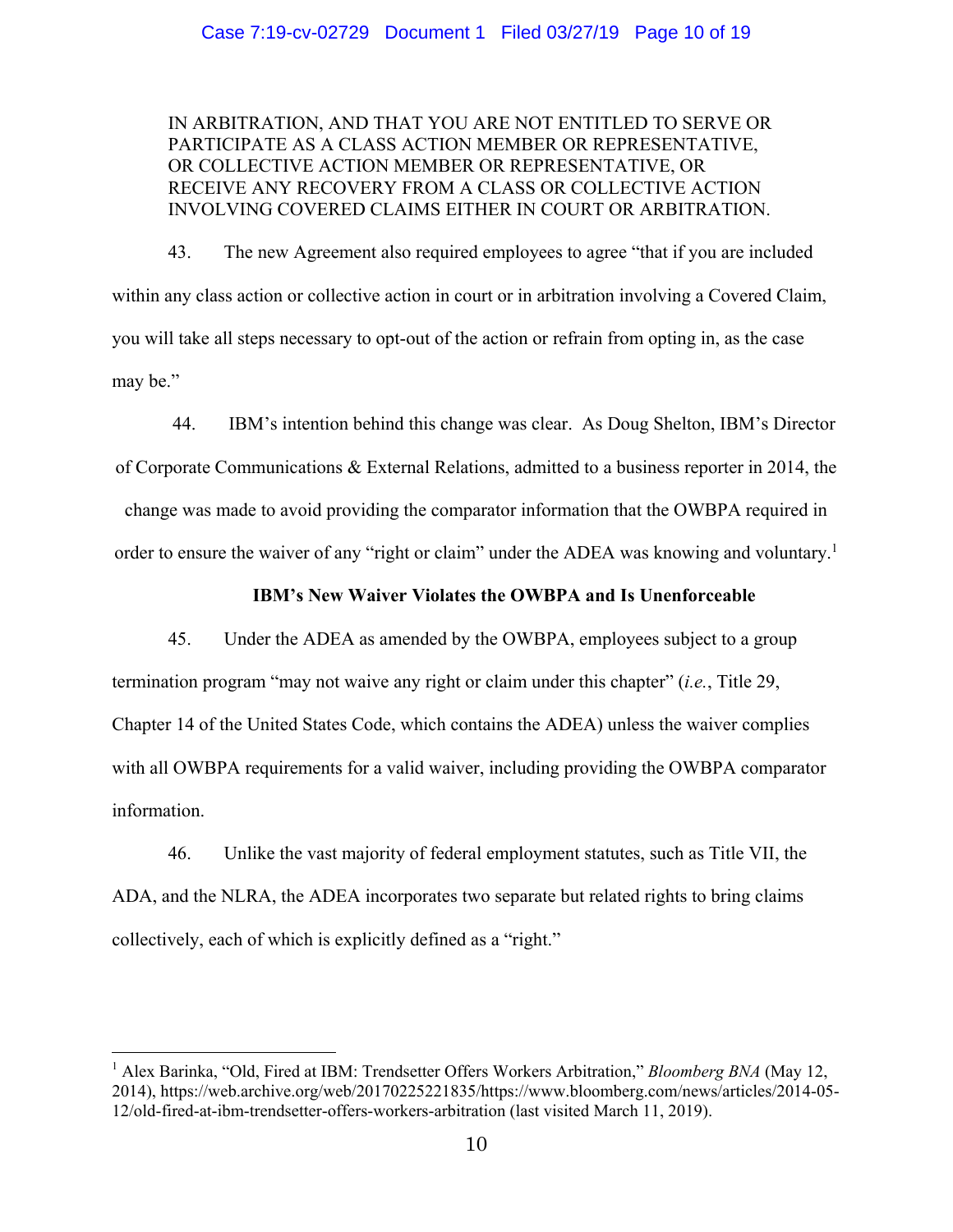### Case 7:19-cv-02729 Document 1 Filed 03/27/19 Page 11 of 19

47. First, the ADEA, at 29 U.S.C. § 626(b), expressly incorporates most of the enforcement provisions of the Fair Labor Standard Act (FLSA), including all of the FLSA provisions in 29 U.S.C. § 216(b). In turn, 29 U.S.C. § 216(b) (emphasis added) of the FLSA explicitly refers to an employee's entitlement to initiate a collective action "for and in behalf of himself... and other employees similarly situated" as a "**right provided by this subsection**." Thus, under the ADEA, an employee has the explicit statutory "right" to initiate a collective action "for and in behalf of himself and other employees similarly situated."

48. Second, an employee has the "right" under the ADEA to join a collective action as a "party plaintiff," a statutory term of art meaning individuals who opt in to a collective action. 29 U.S.C. § 216(b) (FLSA provision explicitly referring to an employee's entitlement "to become a party plaintiff to any such action" as a "**right provided by this subsection**") (emphasis added; incorporated directly into the ADEA by 29 U.S.C. § 626(b)).

49. In contrast to the ADEA, which incorporates the explicit statutory right to proceed collectively, the right to proceed collectively under most other civil rights statutes is only provided by external procedural rules, such as Fed. R. Civ. P. 23, that are not specifically provided in the statutory text.

50. Thus, the protections in the OBWPA against waiving "any right or claim" under the ADEA apply to the ADEA's incorporated "right" to initiate a collective action and "right" to join an ADEA collective action.

51. Because IBM did not provide the OWBPA comparator information to employees it terminated through Resource Actions, the waivers extracted by IBM of the right to pursue claims under the ADEA collectively are invalid and unenforceable.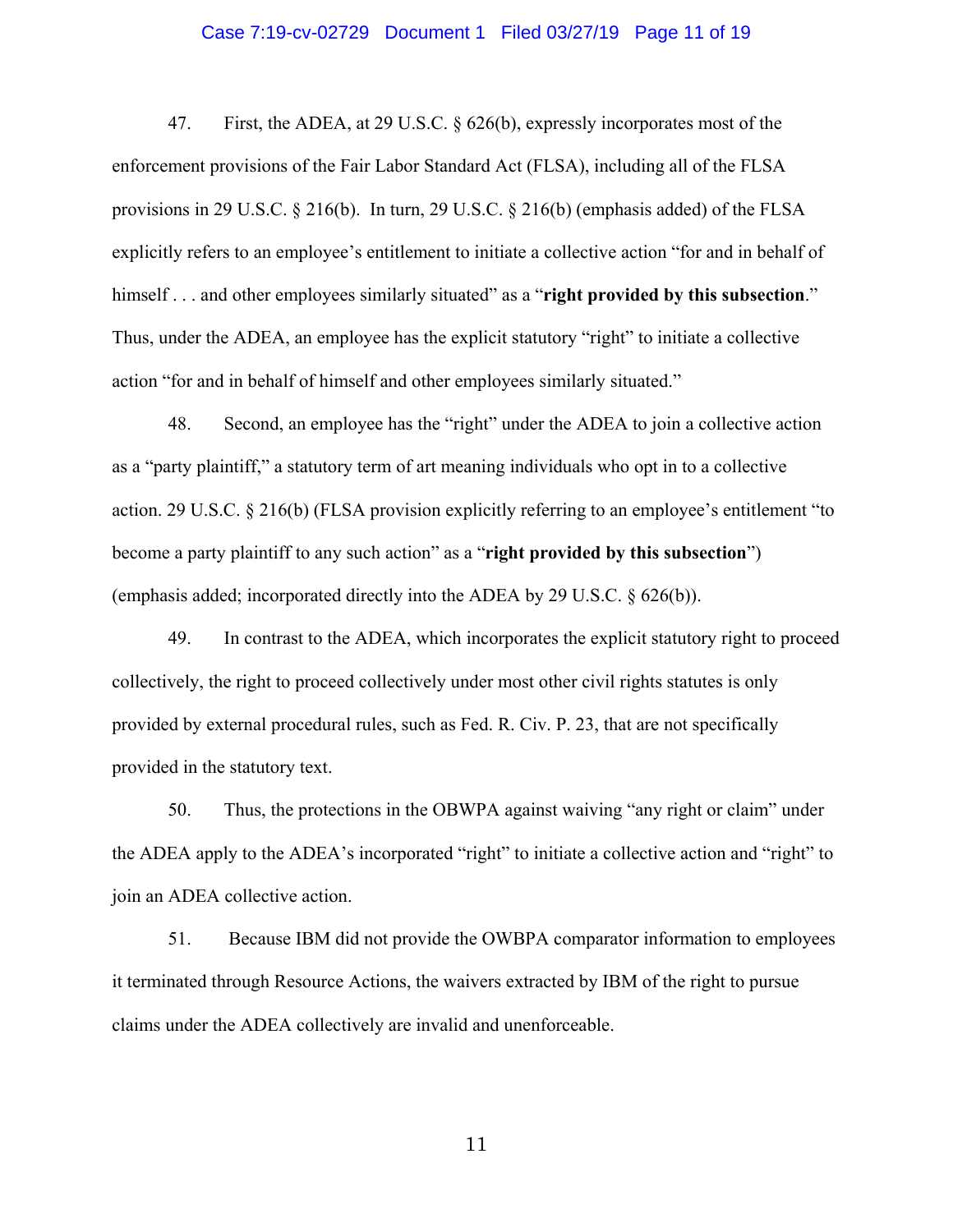## **IBM's Invalid Collective Action Waiver is a Crucial Component of its Scheme to Cover up its Discrimination against Older Employees**

52. IBM's company-wide decision in 2014 to stop providing the OWBPA comparator information when conducting group layoffs coincided with its company-wide use of illegal criteria and procedures in those layoffs designed to get rid of older workers to make way for younger workers.

53. At the same time IBM revised its Separation Agreement, it was revamping its hiring and marketing strategies to appeal to a younger, "Millennial" audience.

54. In furtherance of this rebranding initiative, IBM sought to systematically reduce its percentage of older workers in order to make room for a new generation of younger employees. This effort to "correct [the] seniority mix" at the company, as it was described in a presentation to Diane Gherson, IBM's Senior Vice President of Human Resources, and James Kavanaugh, now IBM's Chief Financial Officer, was the culmination of years of study and discussion within the company that stereotyped older workers as rigid and unimaginative while praising "Millennial" employees as innovative.

55. For example, a 2006 IBM's internal report on the demographics of its employees described older workers as "gray hairs" and "old heads." This report, which was conducted by one of the company's consulting departments, concluded that younger workers "are generally much more innovative and receptive to technology than baby boomers," and thus recommended focusing the company's "organizational technology" on those younger workers.<sup>2</sup>

56. In 2014, IBM launched a company-sponsored blog called "The Millennial Experience" and a social media campaign using the Twitter hashtag, #IBMillennial. It also

<sup>2</sup> *See* The Maturing Workforce: Innovation in Workforce Enablement (2006), https:// assets.documentcloud.org/documents/4414883/Maturing-Workforce-feus01291-1.pdf (last visited March 22, 2019).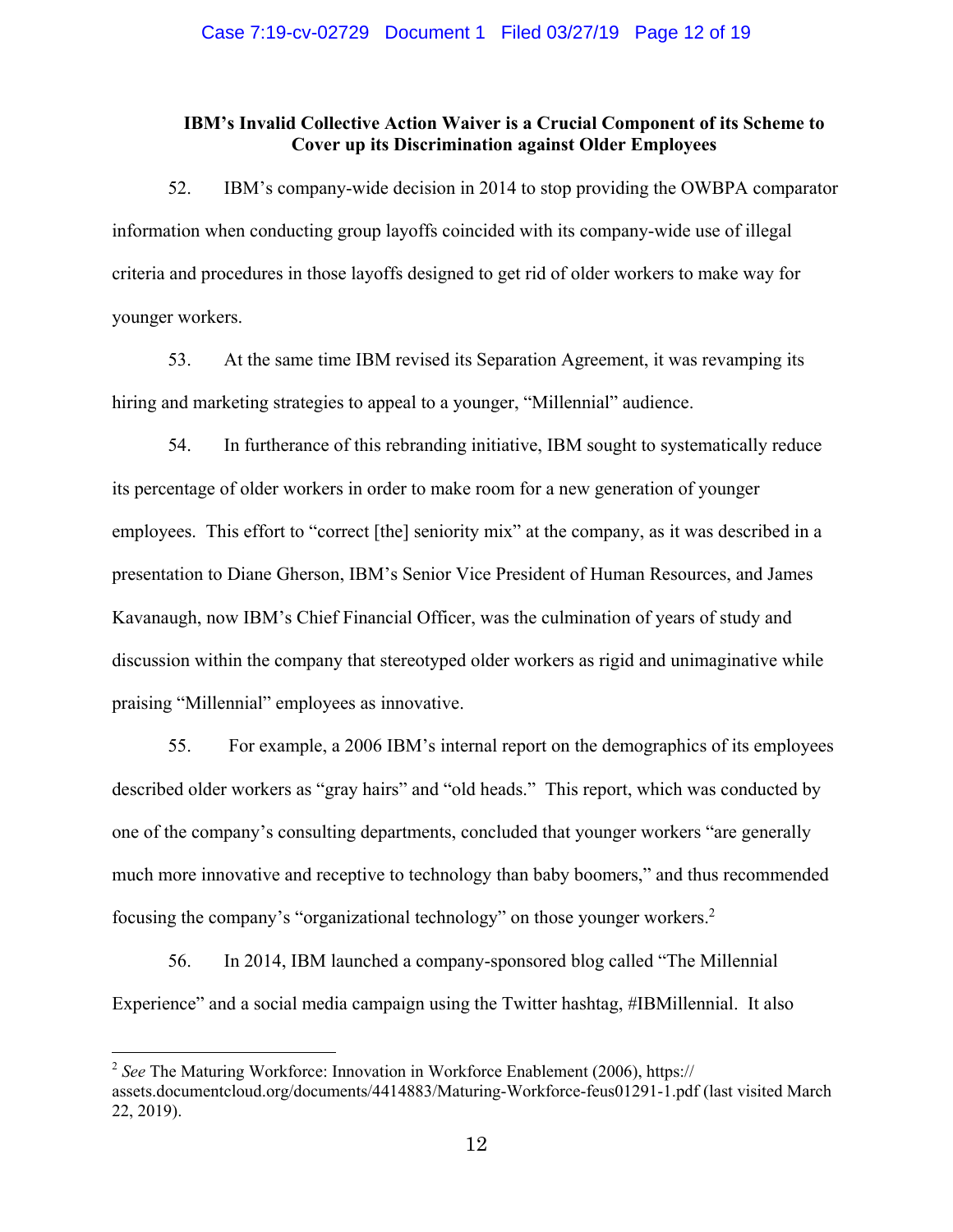#### Case 7:19-cv-02729 Document 1 Filed 03/27/19 Page 13 of 19

created "Millennial Corps," a network of young employees to be consulted by IBM senior leadership about business decisions.

57. At about the same time, new IBM Chief Executive Officer Virginia "Ginni" Rometty conducted a major overhaul of the company to focus more on "CAMS," an acronym for Cloud-Analytics-Mobile-Security & Social Media.

58. A presentation, titled "CAMS are Driven By Millennial Traits," was made at a 2014 IBM event in New York. The slides in that presentation claimed that Millennials typically exhibit desirable work attributes, like placing trust in data and reaching decisions through collaboration and consensus, while individuals over 50 typically exhibit undesirable work attributes, like being "more dubious" of analytics, placing "less stock in data," and being less "motivated to consult their colleagues to get buy in." The IBM slides concluded that "It's Baby Boomers who are the outliers."

59. In 2015 and 2016, IBM doubled down on its efforts to replace its long-tenured, older employees with the younger Millennials it sought to recruit. IBM made presentations to its senior executives calling for IBM to evaluate its long-term employees more harshly, to use those negative evaluations to justify selecting long-term employees for lay-off, and to replace these employees with "EPs"— IBM management short-hand for "early professionals," also called "early professional hires" or EPHs.<sup>3</sup>

60. As one news article touting IBM's Millennial-focused approach explained, "[t]he idea" behind IBM "pushing for 'early professional hiring' (EPH)" was "to bring in as much young talent into the workforce with every given opportunity." A Vice President at IBM defined

<sup>3</sup> *See* Peter Gosselin & Ariana Tobin, "Cutting 'Old Heads' at IBM," *ProPublica* (Mar. 22, 2018), https:// features.propublica.org/ibm/ibm-age-discrimination-american-workers/ (last visited Mar. 22, 2019).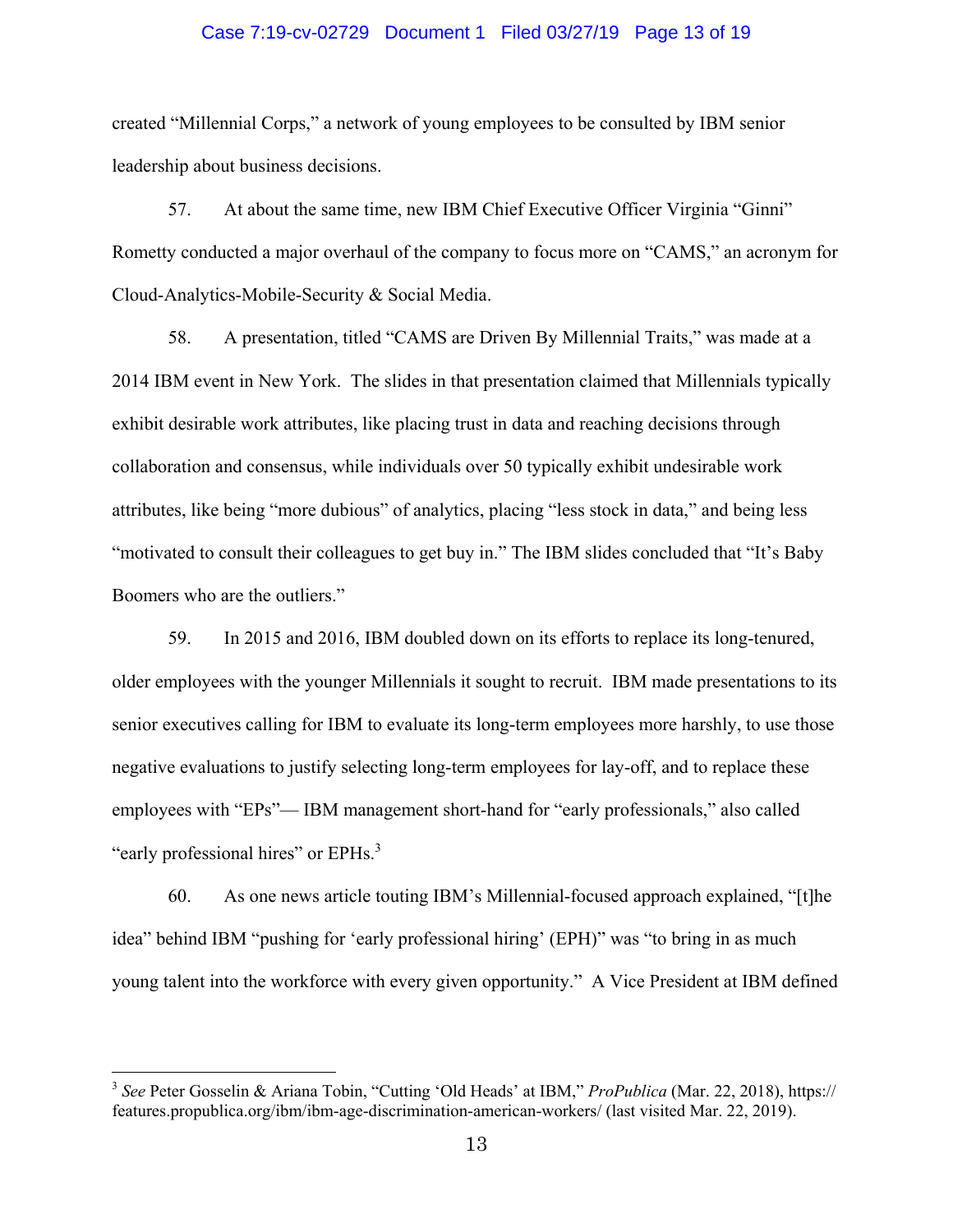### Case 7:19-cv-02729 Document 1 Filed 03/27/19 Page 14 of 19

"early professionals" as engineers with "two or three years' experience" or consultants with "one or two years' experience," who would then be "fast forwarded" to high level positions.<sup>4</sup>

61. IBM presentations prepared in 2015 and 2016 for executives in the part of the company where Plaintiff Margaret Ahlders was employed included plans for IBM to adopt an "aggressive performance management posture" and double the share of employees given negative evaluations, to use those negative evaluations to select 3,000 employees for group terminations, and to replace the majority of those laid off with "early professionals."

62. Likewise, an IBM presentation prepared for executives in the part of the company where Plaintiff Cheryl Witmer was employed included plans for "an influx of EPs" to "correct" the company's "seniority mix." This presentation also called for a more "aggressive performance management approach" to facilitate a reduction of 2,500 employees. IBM's Human Resources Vice President Diane Gherson and IBM's current Chief Financial Officer James Kavanaugh attended the presentation.

63. A 2016 IBM presentation prepared for its executives concerning layoffs in the part of the company where Plaintiff Steven Estle was employed specifically called for managers to exempt all "early professional hires" from layoff, regardless of performance. The longserving, older employees were provided no such exemption.

64. In the past six years alone, IBM has discharged over 20,000 U.S. employees who were at least 40 years old in pursuit of a company-wide practice of using forced group terminations, referred to as "Resource Actions," to accomplish its goal of removing older employees from its labor force.<sup>5</sup>

<sup>4</sup> *IBM New Team to Focus on Millennials*, Business Standard, May 31, 2016, https://www.businessstandard.com/article/companies/ibm-s-new-team-to-focus-on-millennials-116053000677\_1.html (last visited March 22, 2019).

<sup>5</sup> Gosselin & Tobin, "Cutting 'Old Heads' at IBM," *supra* n.3.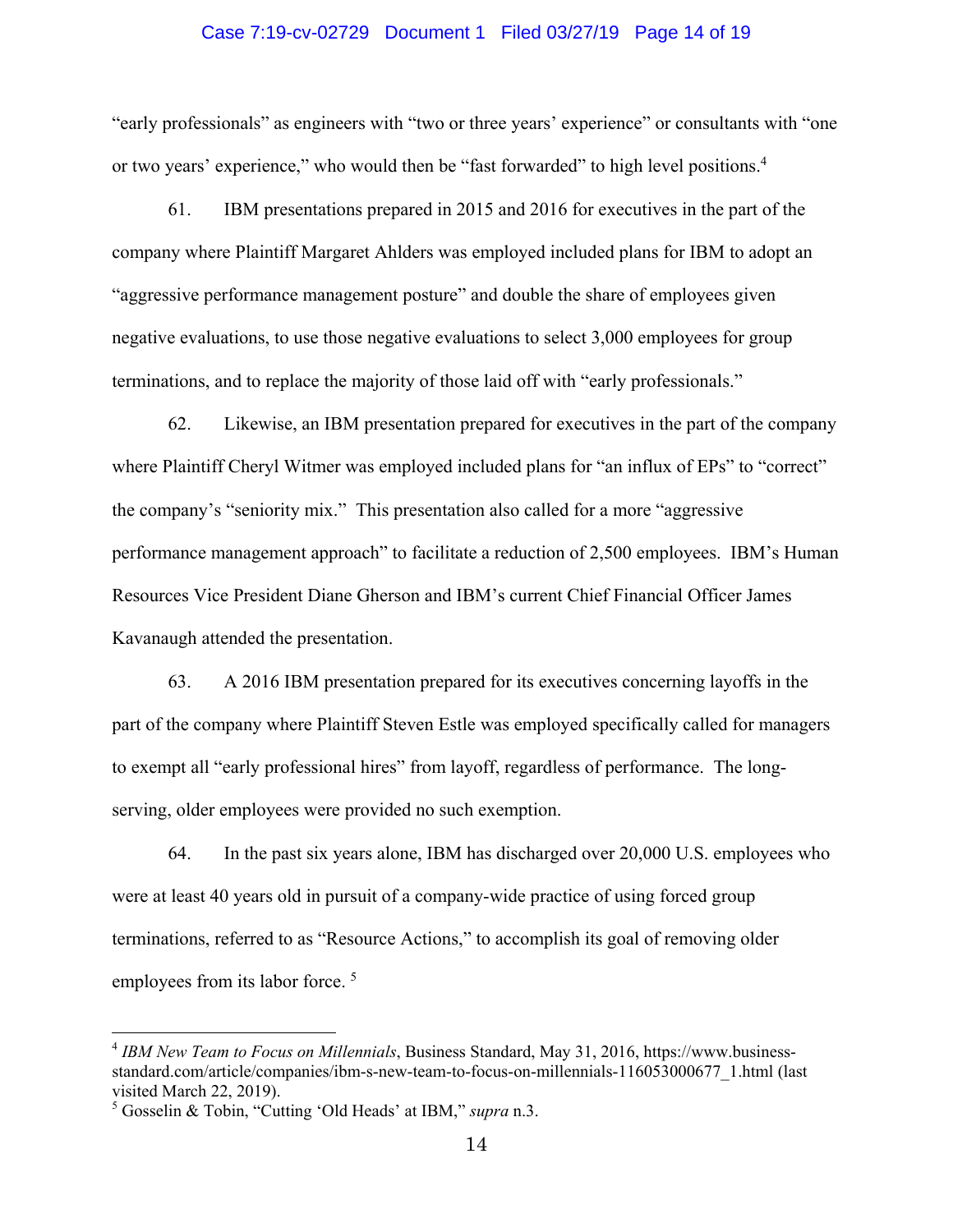## **Plaintiffs were Terminated as Part of IBM's Pattern and Practice of Illegal Age Discrimination**

65. Plaintiffs, as well as many similarly situated employees, were swept up in IBM's systemic pattern and practice of targeting older workers for elimination from its workforce.

66. Plaintiffs Estle, Ahlders, and Witmer each worked for IBM for over three decades. Plaintiff Salonia worked for IBM more than ten years.

67. Plaintiffs each consistently met or exceeded job expectations, generally receiving high scores on their annual evaluations.

68. After 2014, as IBM followed through on its plans to "correct [its] seniority mix" by adopting an "aggressive performance management posture," IBM downgraded Plaintiffs' annual evaluation scores. Plaintiff Estle received three 2s in a row from 2014 to 2016 for the first time in his career. Plaintiff Ahlders received the first 3 of her career in 2016. Plaintiff Salonia received the first 3s of his career in 2014 and 2015. Plaintiff Witmer received the first 3 of her career in 2016.

69. In March 2016, the Plaintiffs each received notice that they were being terminated as part of a Resource Action, effective May 31, 2016.

70. IBM falsely characterized the termination of all four Plaintiffs as retirements. Plaintiffs Estle, Ahlders, and Salonia were 56 when they were terminated. Plaintiff Witmer was 57.

## **IBM Illegally Conditions Severance on Plaintiffs' Agreement to Waive Their "Right" under the ADEA to Proceed Collectively**

71. Shortly after the Plaintiffs were notified of their impending terminations, IBM provided each of them with a 33-page document titled "Resource Action Information Package for Employees."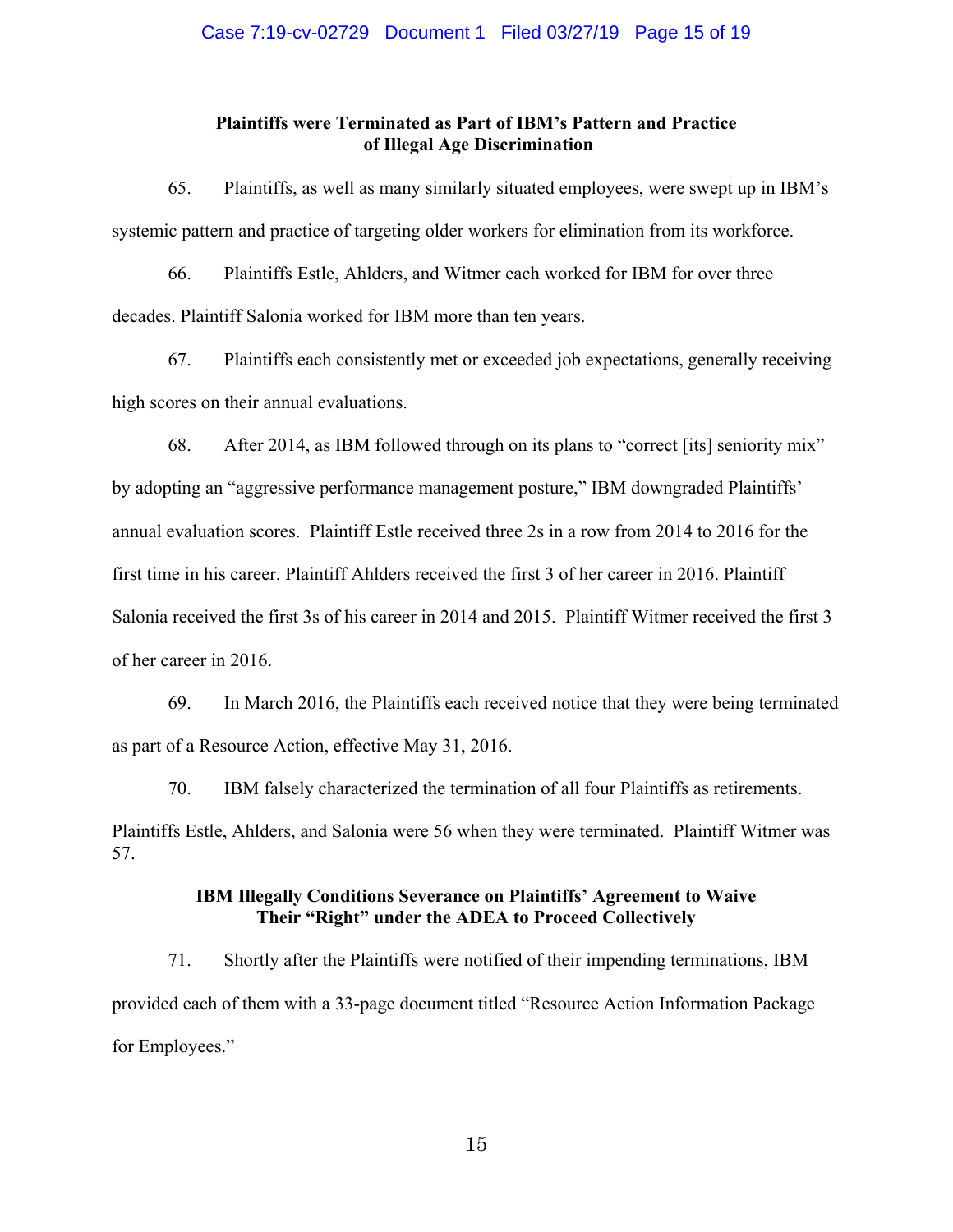### Case 7:19-cv-02729 Document 1 Filed 03/27/19 Page 16 of 19

72. This document provided information about a number of incentives available to them if they agreed to sign a "Resource Action Separation Agreement." That Resource Action Separation Agreement, including an attachment titled "Arbitration Procedure and Collective Action Waiver," which was the final six pages of the document, is the Agreement described above at paragraphs 35 through 43 of this Complaint.

73. The incentives offered to employees who signed the Agreement included the following, among others: (a) a lump sum severance payment equivalent to one month of salary; (b) 12 months of continued health insurance and life insurance coverage for employees with 25 years of service, or 6 months for employees with 5 to 25 years of service; (c) free outplacement and career counseling services provided by Right Management, a leading career transition consulting firm; and (d) reimbursement for up to \$2,500 for job-related skills training.

74. As the Resource Action Separation Agreement informed them, "[y]ou will receive and be entitled to keep these payments and benefits only if you accept and comply with all terms of this Agreement."

75. To receive a severance payment, critical health insurance, or even basic jobtraining services after decades at IBM, each of the Plaintiffs had to waive their right under the ADEA to collectively challenge their discriminatory terminations, even in arbitration.

76. IBM failed to provide any of the OWBPA comparator information to Plaintiffs. They received no information in writing regarding which "class, unit, or group" their Resource Action would affect, "any eligibility factors" for the Resource Action, "the job titles and ages of all individuals" asked to sign the waiver, or "the ages of all individuals in the same job classification or organizational unit" within the group who were spared, as the OWBPA requires.

77. Each of the Plaintiffs signed the Separation Agreement.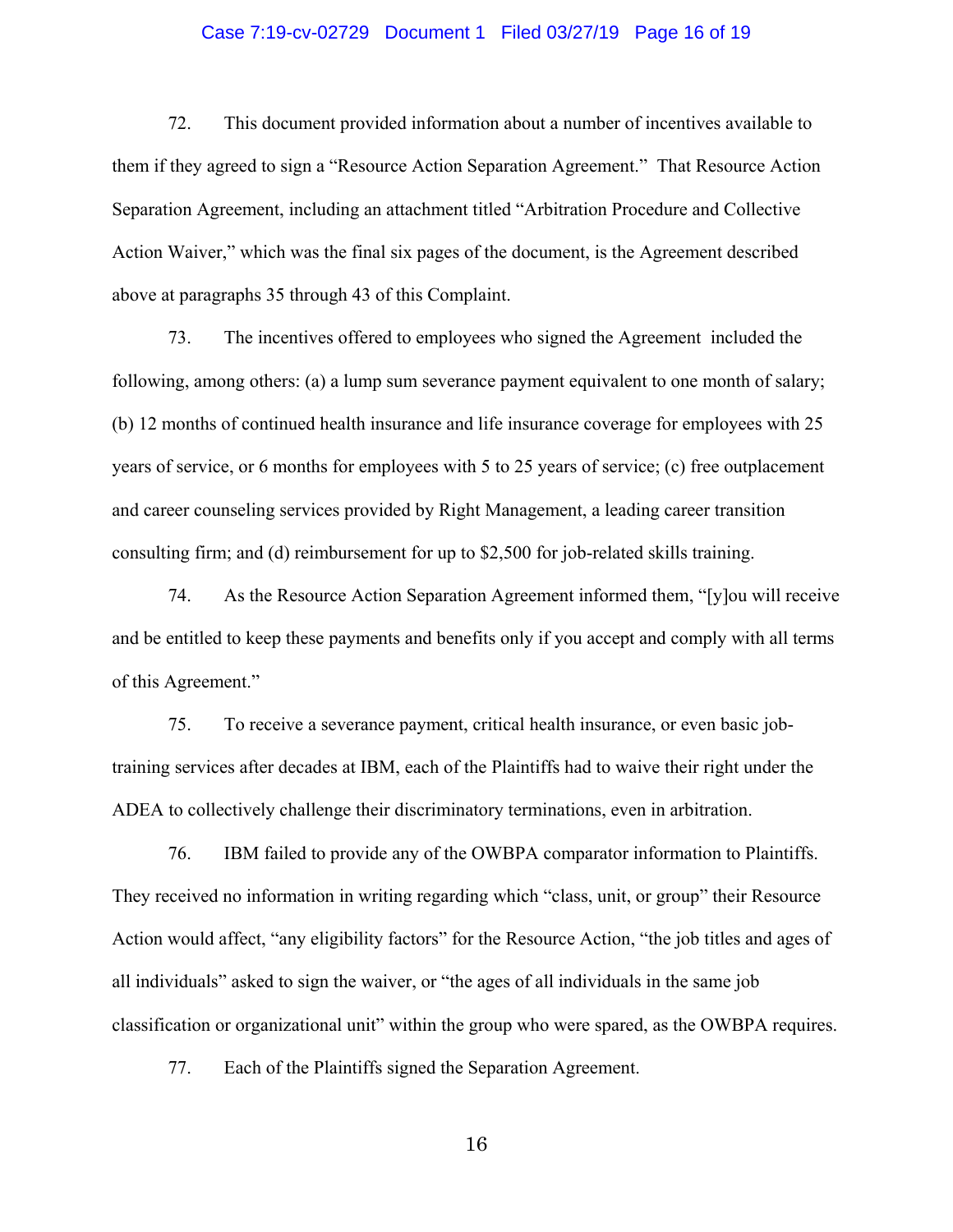#### **V. EXHAUSTION OF ADMINISTRATIVE REMEDIES**

78. As recently fired IBM workers began sharing their stories and more information about IBM's discriminatory practices became publicly available, Plaintiffs realized that many other similarly situated older employees had been similarly discriminated against and terminated as part of group layoffs. Plaintiffs then filed charges alleging unlawful age discrimination with the Equal Employment Opportunity Commission (EEOC) challenging their lay off on behalf of themselves and others similarly situated.

79. Plaintiffs' class-based charges were timely filed and have been pending before the EEOC for more than 60 days.

## **VI. REQUEST FOR DECLARATORY JUDGMENT**

80. Plaintiffs repeat the allegations contained in Paragraphs 1 through 79.

81. Plaintiffs, along with all others similarly situated: (a) were offered a severance payment, but only if they would sign IBM's new standard Separation Agreement purporting to waive their rights under the ADEA to pursue a collective action; (b) were denied the standard OWBPA comparator information; and (c) signed the purported waiver.

82. Each of the Plaintiffs now wishes to proceed with an ADEA collective action, as is their "right" under the ADEA.

83. When a dispute arises "over whether any of the requirements of [the OWBPA] have been met, the party asserting the validity of a waiver shall have the burden of proving in a court of competent jurisdiction that a waiver was knowing and voluntary [as provided in the OWBPA]." 29 U.S.C. § 626(f)(3); *see also Syverson v. IBM*, 461 F3d at 1152.

84. Because IBM's collective action waiver does not meet the requirements in the OWBPA for a waiver of a "right" under the ADEA to be considered "knowing and voluntary,"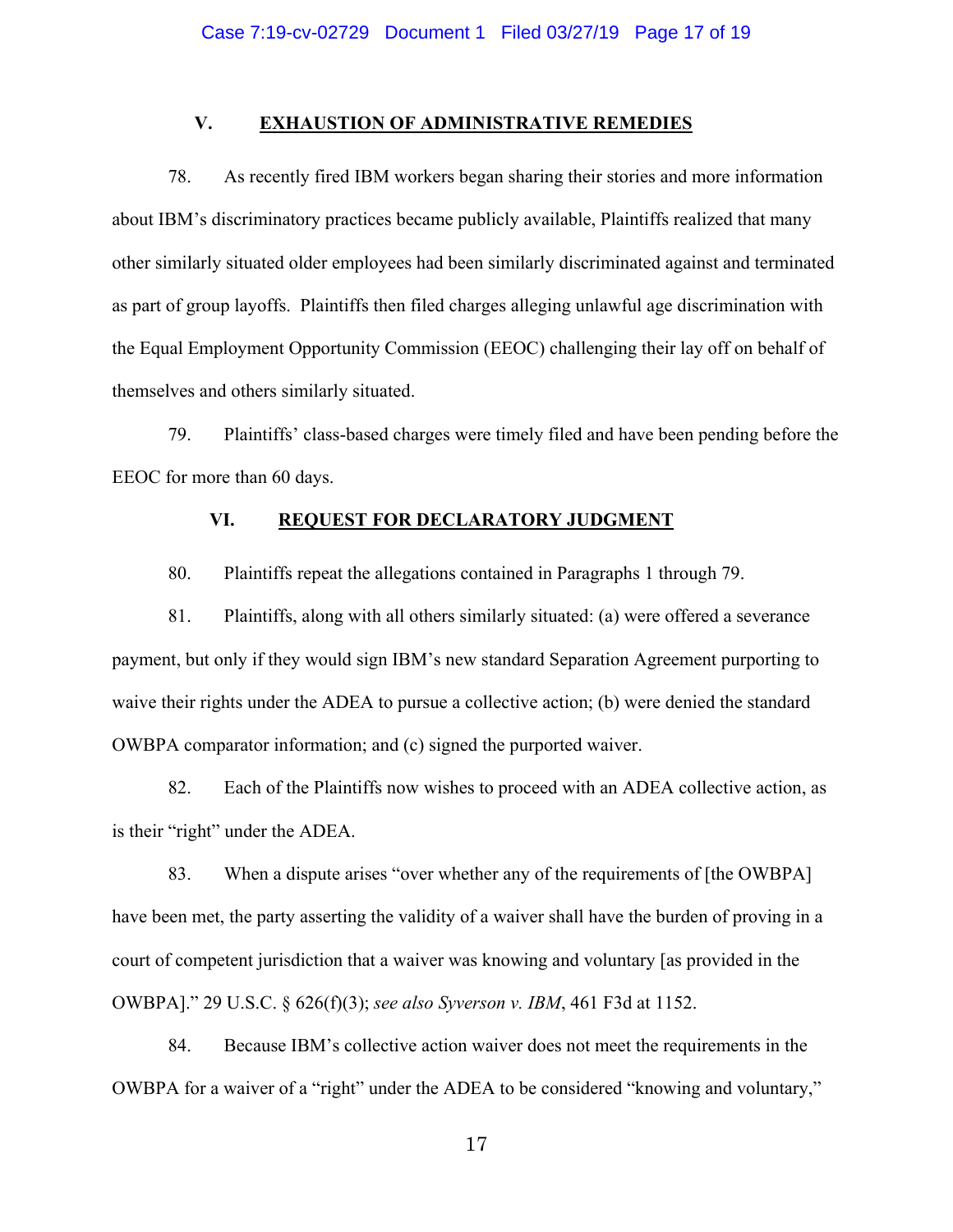### Case 7:19-cv-02729 Document 1 Filed 03/27/19 Page 18 of 19

and because the "right" to proceed collectively is specifically incorporated in the ADEA, the collective action waiver signed by the Plaintiffs is invalid.

**Wherefore,** Plaintiffs request that the Court grant the following relief against Defendant:

(a) Declare IBM's purported waiver of Plaintiffs' rights to initiate or join a collective action under the ADEA invalid, because the purported waiver violates the OWBPA, 29 U.S.C. §  $626(f);$ 

(b) Enter injunctive relief barring IBM from attempting to enforce the purported waiver against Plaintiffs, including its requirement that Plaintiffs take affirmative steps to opt out or refrain from opting in to any class or collective action, in any forum in the United States, including in arbitration;

- (c) Enter injunctive relief ordering this matter to arbitration as a collective action;
- (d) Award Plaintiffs full costs and reasonable attorney's fees; and
- (e) Award such further relief as is deemed appropriate.

Respectfully submitted,

Date: March 27, 2019

/s*/ Michael Eisenkraft* Michael Eisenkraft 88 Pine Street, 14th Floor New York, NY 10005 Tel: (212) 838-7797 Email: meisenkraft@cohenmilstein.com

/s/ *Joseph M. Sellers* Joseph M. Sellers Shaylyn Cochran Cohen Milstein Sellers & Toll P.L.L.C. 1100 New York Avenue, N.W. Suite 500 Washington, D.C. 20005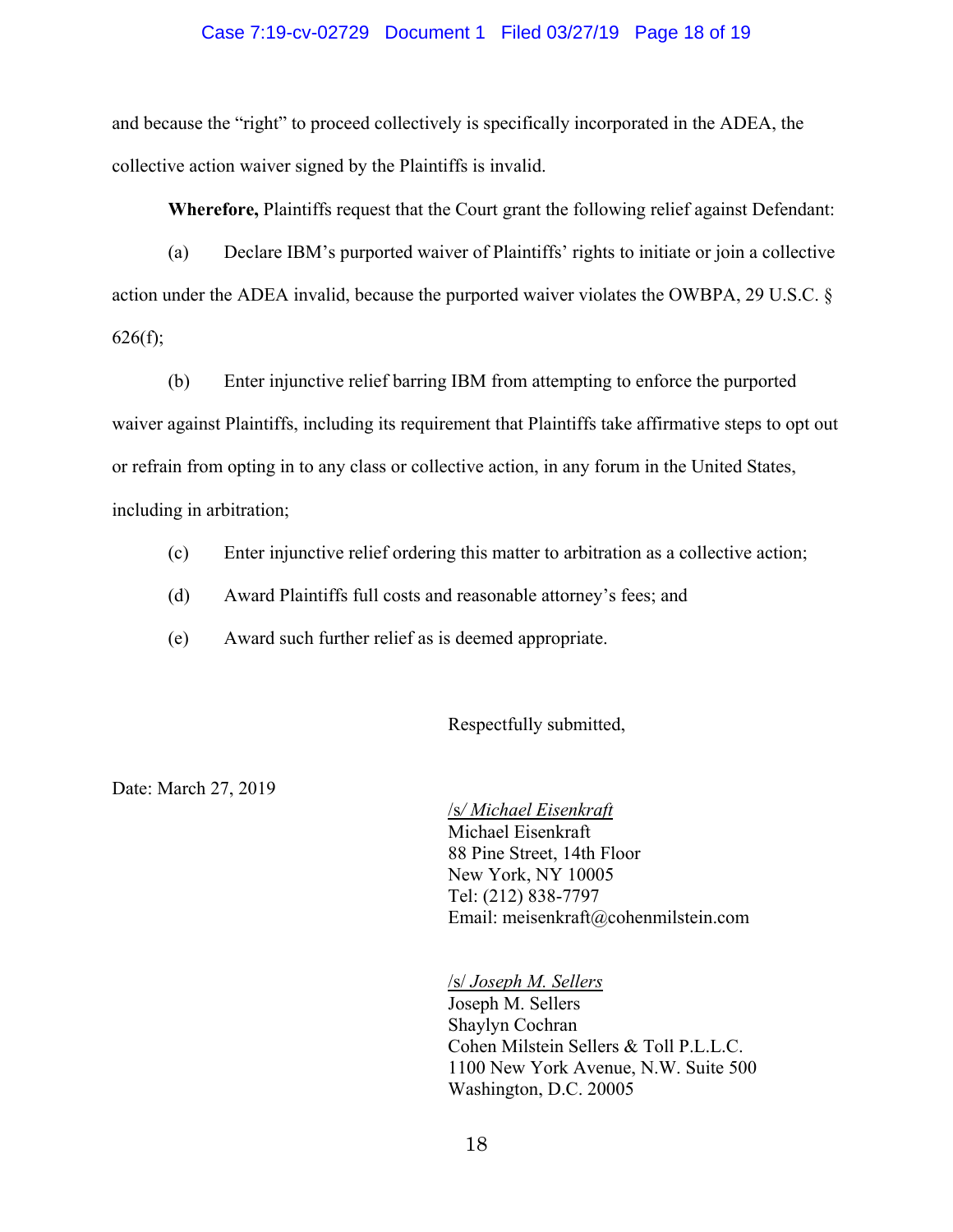Tel: (202) 408-4600 Email: jsellers@cohenmilstein.com Email: scochran@cohenmilstein.com

/s/ *Jeffrey Neil Young* Jeffrey Neil Young /s/ *David G. Webbert* David G. Webbert Carol J. Garvan Max I. Brooks Shelby H. Leighton Johnson, Webbert & Young, LLP 160 Capitol Street, P.O. Box 79 Augusta, Maine 04332 Tel: (207) 623-5110 Email: jyoung@work.law Email: dwebbert@work.law Email: cgarvan@work.law Email: mbrooks@work.law Email: sleighton@work.law

*Attorneys for Plaintiffs*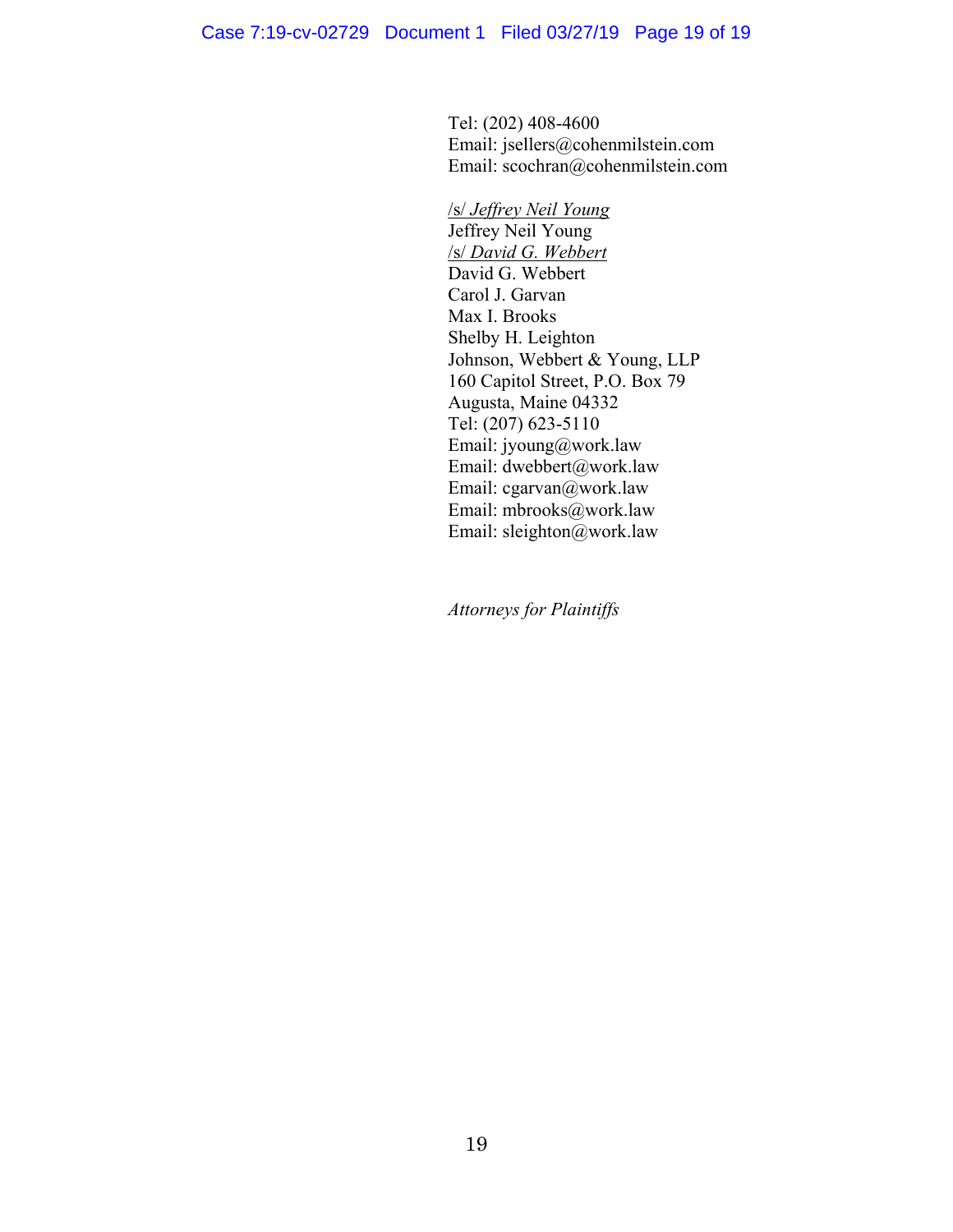# **EXHIBIT 1**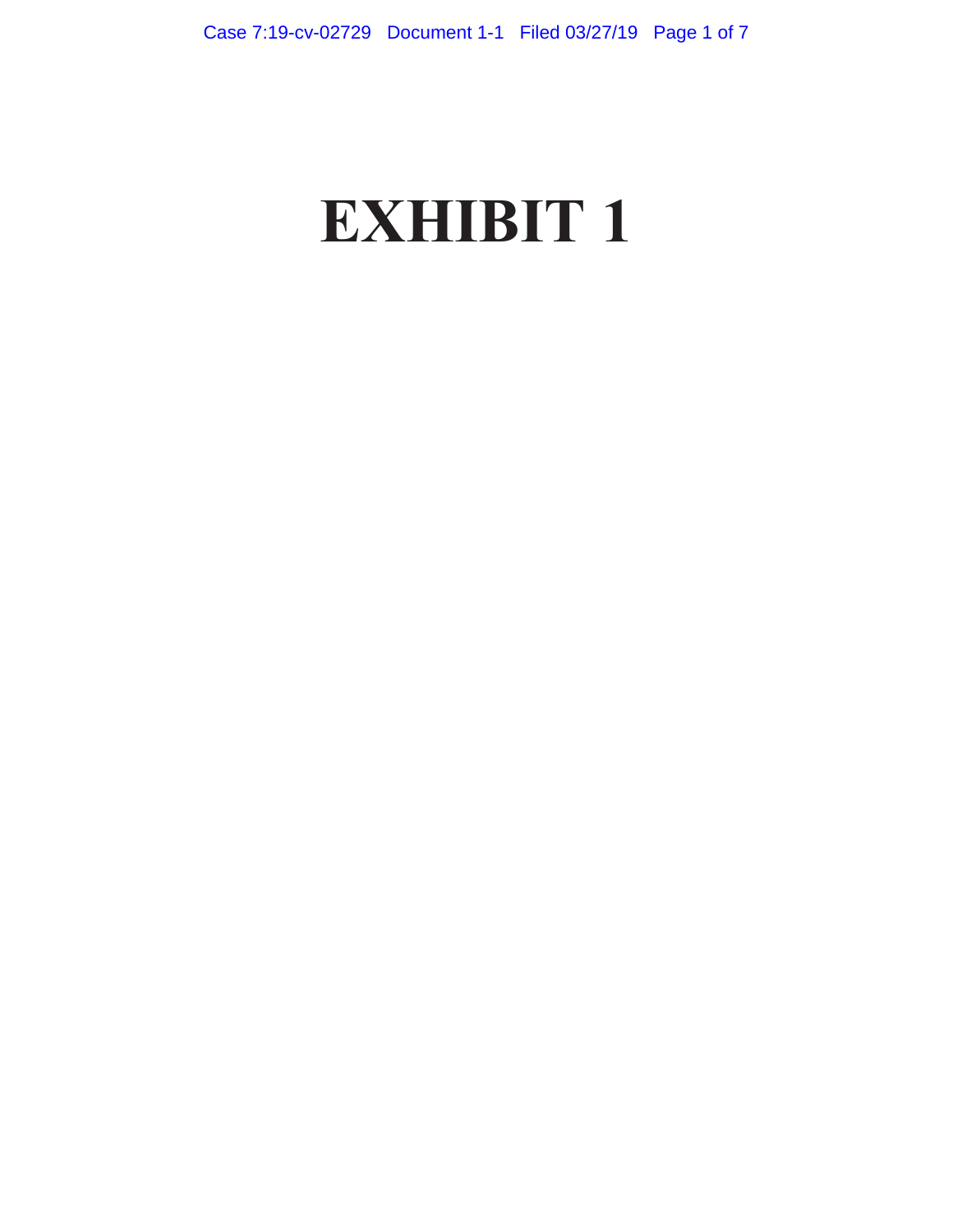# **Attachment 6: Resource Action Separation Agreement**

You are being offered payments and benefits as part of a resource action that you otherwise would not have been entitled to receive. You will receive and be entitled to keep these payments and benefits only if you accept and comply with all terms of this Agreement. This Agreement requires you to release IBM and related parties from claims you may have as described below. This Agreement also requires you to arbitrate certain claims on an individual basis which are not released.

By accepting this Agreement and the benefits and payments it provides, you agree that if you choose to pursue certain claims that are not released under this Agreement, then such claims must be submitted to arbitration on an individual basis as provided below and may not be pursued in court.

You should thoroughly review and understand the effect of this Agreement before you sign it.

 The Resource Action Summary Plan Description is the only document that describes your eligibility for the payments and benefits you are being offered under this Agreement. Any other written or oral representations, promises, or other agreements of any kind made to you in connection with your decision to accept this Agreement will not be recognized.

#### **1. Definitions of certain words used in this agreement**

For purposes of this Agreement and its attachment, certain words have specific definitions.

- "Agreement" means this Separation Agreement.
- x "IBM" means International Business Machines Corporation and all of its subsidiary and affiliated companies and all of their respective former or current directors, officers, employees, agents, and benefits plans (and fiduciaries, insurers or other agents of those plans), and all successors and assigns of these entities or individuals.
- "You" or "your" means you and anyone acting as your representative, successor or heir.
- "Release" means your waiver of claims as specified below.

#### **2. What you release by signing this agreement**

By signing this Agreement you release IBM from ALL claims that you may have against it at the time of signing, whether or not related to your employment with IBM or the termination of your employment (EXCEPT FOR THOSE SPECIFICALLY IDENTIFIED IN SECTION 3), and including, without limitation:

- all claims arising under any federal, state, local or foreign law dealing with or regulating employment, including, but not limited to: (1) laws prohibiting discrimination and/or harassment based on race, national origin, ancestry, color, creed, religion, sex, sexual orientation, gender identity and/or expression, genetic information, pregnancy, marital status, disability, medical condition, veteran status, or any other statutorily protected status, as well as claims in any forum alleging retaliation; (2) family and medical leave; (3) claims arising under the Employee Retirement Income Security Act of 1974 ("ERISA"); and (4) all waivable claims related to wages and hours, including under state or local labor or wage payment laws
- all state and local laws prohibiting discrimination on the basis of age
- claims based on contract, tort, or any other legal theory
- all claims whether or not you know about them at the time you sign this Agreement
- any right to use the IBM Open Door or Panel Review Programs to pursue a claim that you release under this Agreement
- if you have worked or are working in California, you expressly agree to waive the protection of section 1542 of the California Civil Code because you are releasing all claims, whether they are known or unknown; Section 1542 of the California Civil Code states:
	- o "A general release does not extend to claims which a creditor does not know or suspect to exist in his or her favor at the time of executing the release, which if known by him or her must have materially affected his or her settlement with the debtor."
	- o In the event that you do not understand the waiver of your rights under section 1542 or its legal effect on you, you should talk to a lawyer.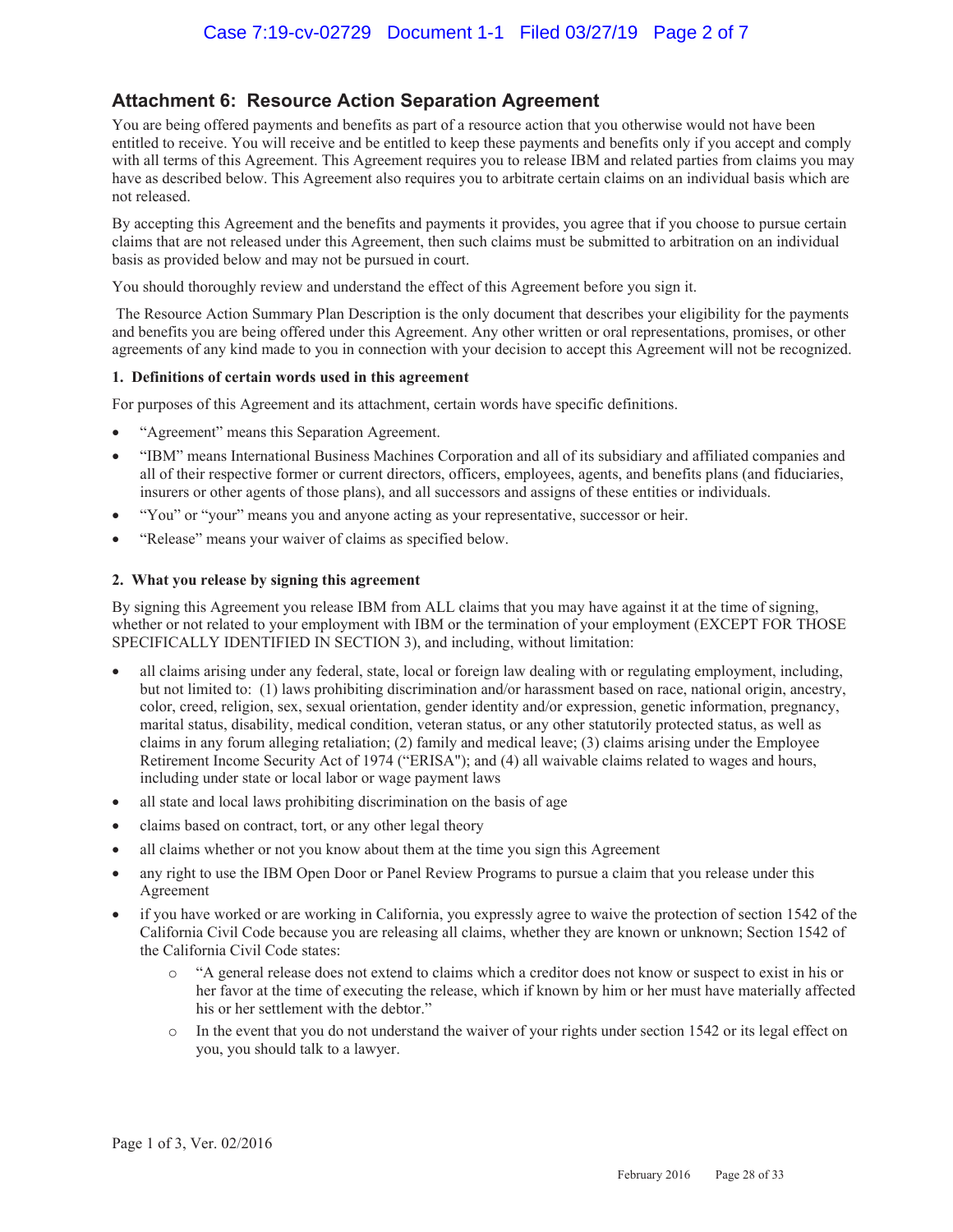### **3. What you do not release by signing this agreement**

By signing this Agreement, you do not release:

- any claims that arise after the date you sign this Agreement
- any claims that by law cannot be waived by private agreement without judicial or governmental supervision, such as under the federal Fair Labor Standards Act of 1938, provided however such claims are subject to arbitration on an individual basis as described below
- any claims that IBM failed to pay wages that IBM acknowledged were due and owing at the time you sign this Agreement
- your right to file a charge with or participate in any investigation or proceeding conducted by the U.S. Equal Employment Opportunity Commission (EEOC) or other government agency; even though you can file a charge or participate in an investigation or proceeding conducted by the EEOC or other government agency, by signing this Agreement you are waiving your ability to obtain relief of any kind from IBM to the extent permitted by law
- your non-forfeitable rights to accrued benefits (within the meaning of sections 203 and 204 of the Employee Retirement Income Security Act of 1974) under the IBM Personal Pension Plan, the IBM Retirement Plan and the IBM 401(k) Plus Plan
- any right you may have to challenge the validity of this Agreement
- x your right to enforce this Agreement and to receive the benefits and payments pursuant to the Resource Action Plan
- any claim under the Federal Age Discrimination in Employment Act of 1967 or the West Virginia Human Rights Act, provided however such claims are subject to arbitration on an individual basis as described below

#### **4. You can take up to 21 days before signing this agreement**

You can take up to twenty-one (21) days from the date you received this Agreement (even if your employment will end sooner) or until your last date of employment, whichever is longer, to consider this Agreement and the accompanying separation program information. If you sign this Agreement before the expiration of the 21-day period, you acknowledge that you knowingly and voluntarily waived the ability to wait the full 21 days.

FOR EMPLOYEES WORKING IN MINNESOTA ONLY: this Agreement is not effective for FIFTEEN DAYS after you sign it. You can revoke this Agreement during that time. To revoke this Agreement, your manager or the Project Office must receive a written notice of revocation from you within that time period. You understand that if you do revoke, you will not be entitled to any payments or benefits under this Agreement or the resource action.

#### **5. Arbitration and waiver of class claims and jury trial**

You agree that any and all legal claims or disputes between you and IBM under the federal Age Discrimination in Employment Act of 1967 (ADEA) or the West Virginia Human Rights Act, as well as any and all claims or disputes between you and IBM that have not or cannot be released by private agreement as a matter of law (such as under the federal Fair Labor Standards Act of 1938 (FLSA)) (collectively "Covered Claims") will be resolved on an individual basis by private, confidential, final and binding arbitration according to the IBM Arbitration Procedures and Collective Action Waiver (which are attached and incorporated as part of this Agreement) and under the auspices of JAMS, or if there is no JAMS office within 100 miles of your most recent assigned IBM office location, then an arbitration forum provider to be mutually agreed to by the parties. Regardless of the designated arbitration administrator, the arbitration shall be held in accordance with the JAMS Employment Arbitration Rules & Procedures. You understand and agree that you are giving up your right to a court action for Covered Claims, including any right to a trial before a judge or jury in federal or state court. This agreement to arbitrate does not apply to government agency proceedings.

To the maximum extent permitted by applicable law, you agree that no Covered Claims may be initiated, maintained, heard or determined on a class action, collective action or multi-party basis either in court or in arbitration, and that you are not entitled to serve or participate as a class action member or representative or collective action member or representative or receive any recovery from a class or collective action involving any Covered Claims either in court or in arbitration.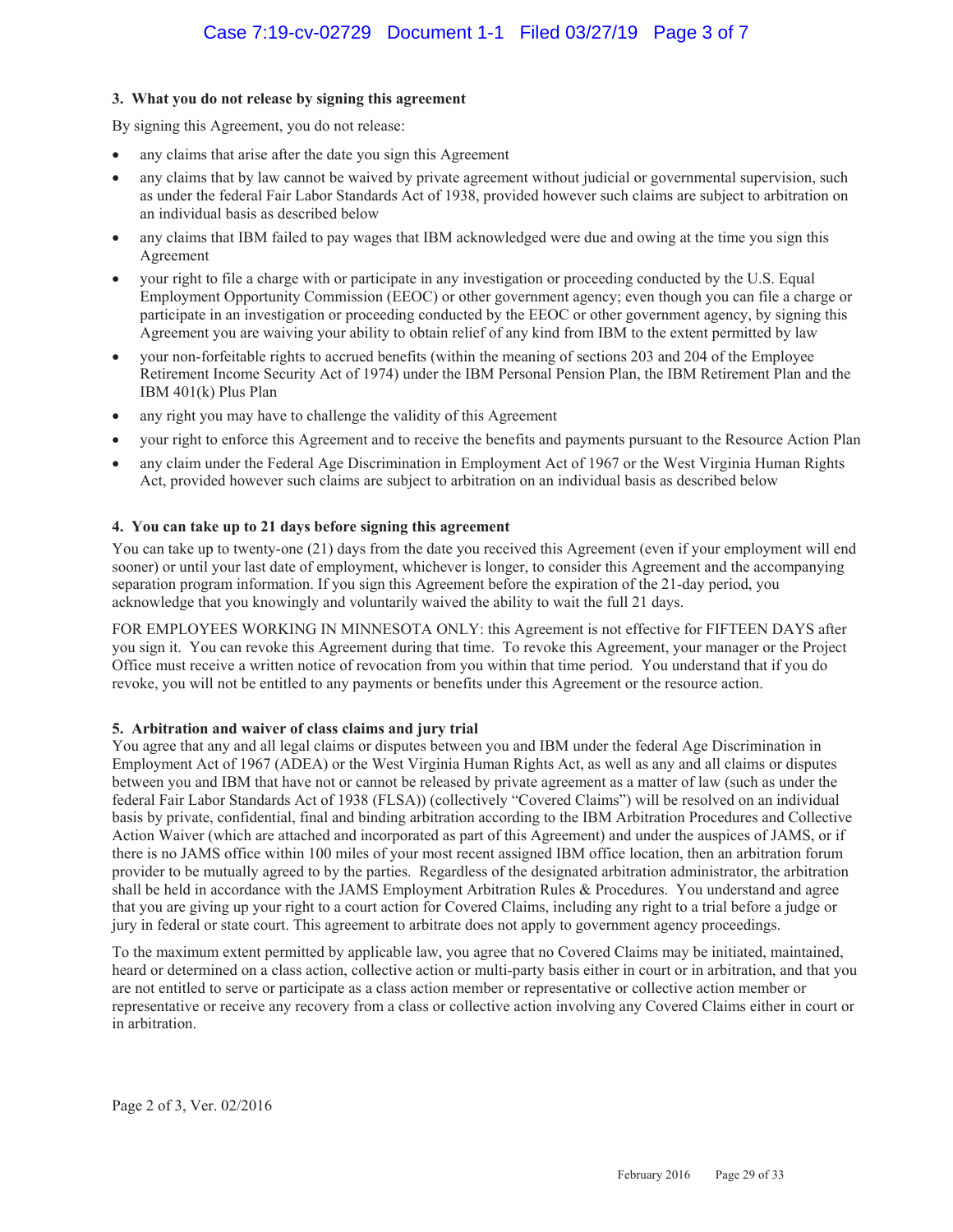## Case 7:19-cv-02729 Document 1-1 Filed 03/27/19 Page 4 of 7

You further agree that if you are included within any class action or collective action in court or in arbitration involving a Covered Claim, you will take all steps necessary to opt-out of the action or refrain from opting in, as the case may be. Any issue concerning the validity or enforceability of this Agreement, including the class action or collective action waivers contained in this section, shall be decided only by a court of competent jurisdiction. Any issue concerning the arbitrability of a particular issue or claim pursuant to this section (except for issues concerning the enforceability of the class action or collective action waivers) must be resolved by the arbitrator and not a court.

This arbitration agreement shall not prohibit applications for temporary or preliminary injunctive relief in aid of arbitration or for the maintenance of the status quo pending arbitration. Your agreement to arbitrate certain claims pursuant to this Agreement shall not prohibit you from filing a charge or complaint with and seeking relief from the U.S. Equal Employment Opportunity Commission, the National Labor Relations Board, the U.S. Department of Labor, the Occupational Safety and Health Commission, or any other federal, state or local administrative agency concerning claims that are not released under this Agreement.

This agreement to arbitrate claims shall be governed by and interpreted in accordance with the Federal Arbitration Act ("FAA"). If for any reason the FAA is held inapplicable to this Agreement, then the State of New York's law of arbitrability shall apply.

#### **6. Miscellaneous**

If any part of this Agreement is held to be invalid or unenforceable, the remaining provisions of this Agreement will not be affected in any way, except that if your release of claims or agreement to arbitrate Covered Claims is held to be unenforceable, then at its option IBM may seek to recover to the maximum extent permitted by law the payments and value of benefits that you received under this Agreement.

Except as otherwise noted, this Agreement will be governed by the substantive laws of New York.

By signing this Agreement, you acknowledge that you fully understand any and all rights you have with respect to the claims you are releasing and your agreement to arbitrate Covered Claims. You agree that the payments and benefits you have or will receive under this Agreement are good and valuable consideration for entering into this Agreement. You acknowledge that you have been provided adequate time to consult with a lawyer or other advisor of your own choosing before entering into this Agreement. You further agree that you are voluntarily signing this Agreement without any threats, coercion or duress, whether economic or otherwise, and that you intend to be bound by the terms of this Agreement.

YOU ARE ADVISED TO CONSULT WITH A LAWYER BEFORE YOU SIGN THIS AGREEMENT

Employee Name (print):

Serial  $\#$ :

| Signature: |  |  |  |
|------------|--|--|--|
|            |  |  |  |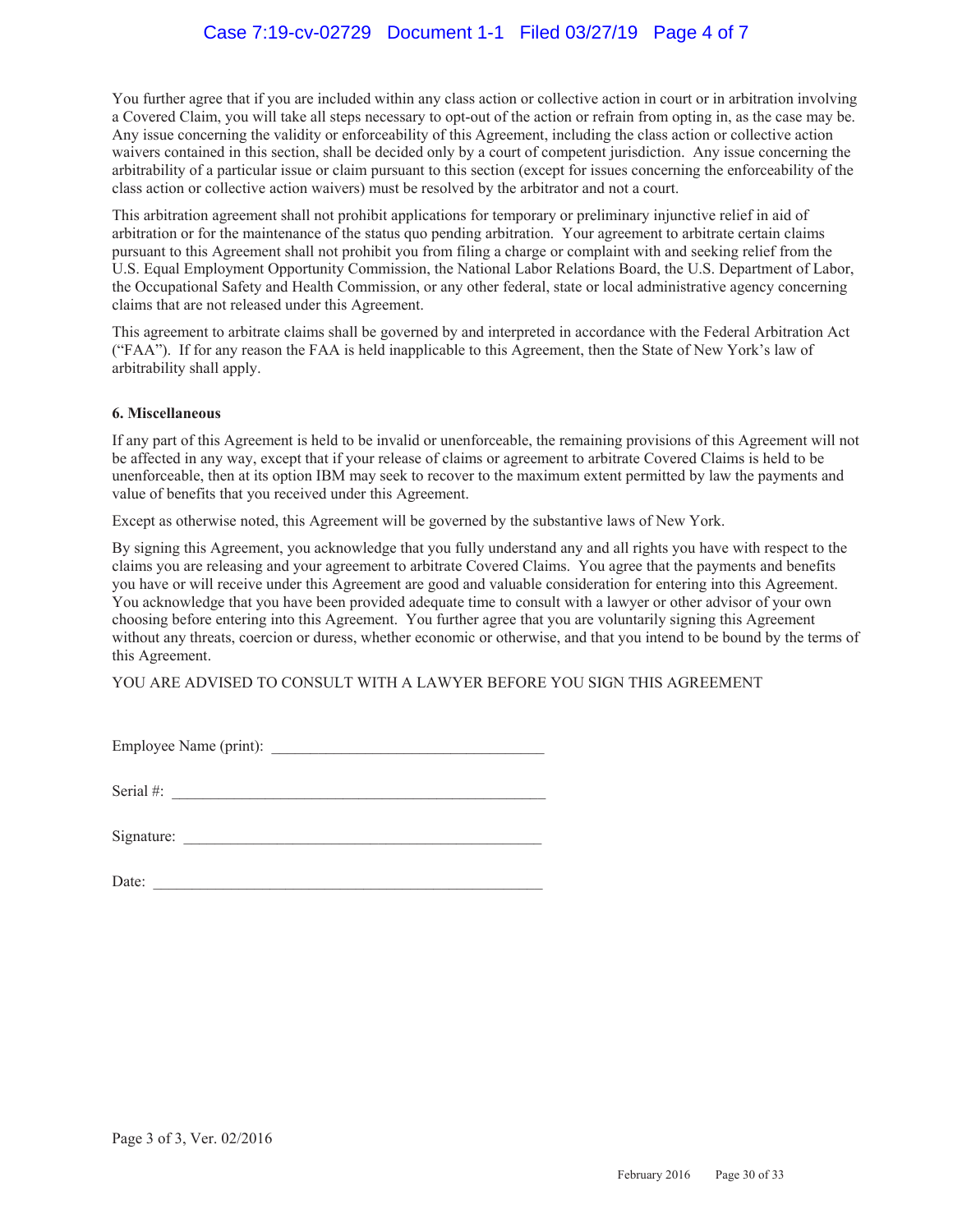# **Attachment 7: Arbitration Procedure and Collective Action Waiver (Attachment to Separation Agreement)**

IBM is committed to administering its employment policies fairly and treating all employees with respect and dignity. Occasionally, however, disagreements may arise between an individual employee and IBM or between employees in a context that involves IBM. IBM believes that the resolution of those types of disagreements is best accomplished through internal dispute resolution processes.

For many decades, IBM employees have had several options to initiate a thorough and timely review of their workrelated concerns when they are unable to reach a resolution with their managers. The IBM Open Door Process is one of these options, and IBM's experience makes us confident that it is a highly effective way to resolve employee concerns. The Open Door Process is offered as the primary dispute resolution forum for IBMers.

IBM recognizes, however, that from time to time IBM and its employees may desire an additional option to have their concerns reviewed. To that end, IBM has introduced the following Arbitration Program which is a private and confidential dispute resolution procedure in which the parties present their respective positions concerning certain claims to an impartial third-party arbitrator who determines the merits of the claims and renders a final and binding decision. The rules and procedures governing IBM's arbitration program are set forth below.

Covered Claims: Individuals who accept the payments and benefits of the Resource Action Plan are required to submit any and all "Covered Claims" to final and binding arbitration, and waive their right to a court action of such claims, including any right to a trial before a judge or jury in federal or state court. "Covered Claims" are any and all legal claims or disputes between the employee and IBM under the federal Age Discrimination in Employment Act of 1967 ("ADEA") or the West Virginia Human Rights Act, as well as any and all claims or disputes that have not or cannot be released by private agreement as a matter of law (such as under the federal Fair Labor Standards Act of 1938 (FLSA)).

These Arbitration Procedures shall not prohibit applications for temporary or preliminary injunctive relief in aid of arbitration or for the maintenance of the status quo pending arbitration.

WAIVERS: TO THE MAXIMUM EXTENT PERMITTED BY APPLICABLE LAW, YOU AND IBM AGREE THAT NO COVERED CLAIMS MAY BE INITIATED, MAINTAINED, HEARD, OR DETERMINED ON A MULTIPARTY, CLASS ACTION BASIS OR COLLECTIVE ACTION BASIS EITHER IN COURT OR IN ARBITRATION, AND THAT YOU ARE NOT ENTITLED TO SERVE OR PARTICIPATE AS A CLASS ACTION MEMBER OR REPRESENTATIVE, OR COLLECTIVE ACTION MEMBER OR REPRESENTATIVE, OR RECEIVE ANY RECOVERY FROM A CLASS OR COLLECTIVE ACTION INVOLVING COVERED CLAIMS EITHER IN COURT OR ARBITRATION. You further agree that if you are included within any class action or collective action in court or in arbitration involving a Covered Claim, you will take all steps necessary to opt-out of the action or refrain from opting in, as the case may be. Any issue concerning the validity or enforceability of any of the class action or collective action Waivers included as part of your agreement to arbitrate certain claims shall be decided only by a court of competent jurisdiction. Any issue concerning the arbitrability of a particular issue or claim (except for issues concerning the enforceability of the class action or collective action Waivers) must be resolved by the arbitrator and not a court. Your agreement to arbitrate Covered Claims does not preclude you from pursuing or participating in a class action or collective action in court where your claim is based solely on your status as a customer or an investor and does not arise out of or in any way relate to your employment relationship with the Company.

## **Pre-Arbitration Dispute Resolution**

You are strongly encouraged to first resolve any Covered Claims informally through the IBM Open Door Process (Appeals $@u$ s.ibm.com) or the Project Office. If you are not satisfied and wish to pursue your matter further, then you are encouraged to request a mediation wherein you and IBM will attempt to find common ground to voluntarily resolve your Covered Claims with the aid of a neutral third party not employed by IBM. You can request mediation through the IBM Open Door Process by contacting Appeals@us.ibm.com. If mediation does not result in resolution of your Covered Claims, then you still have the option of pursuing arbitration by following the procedures set forth below.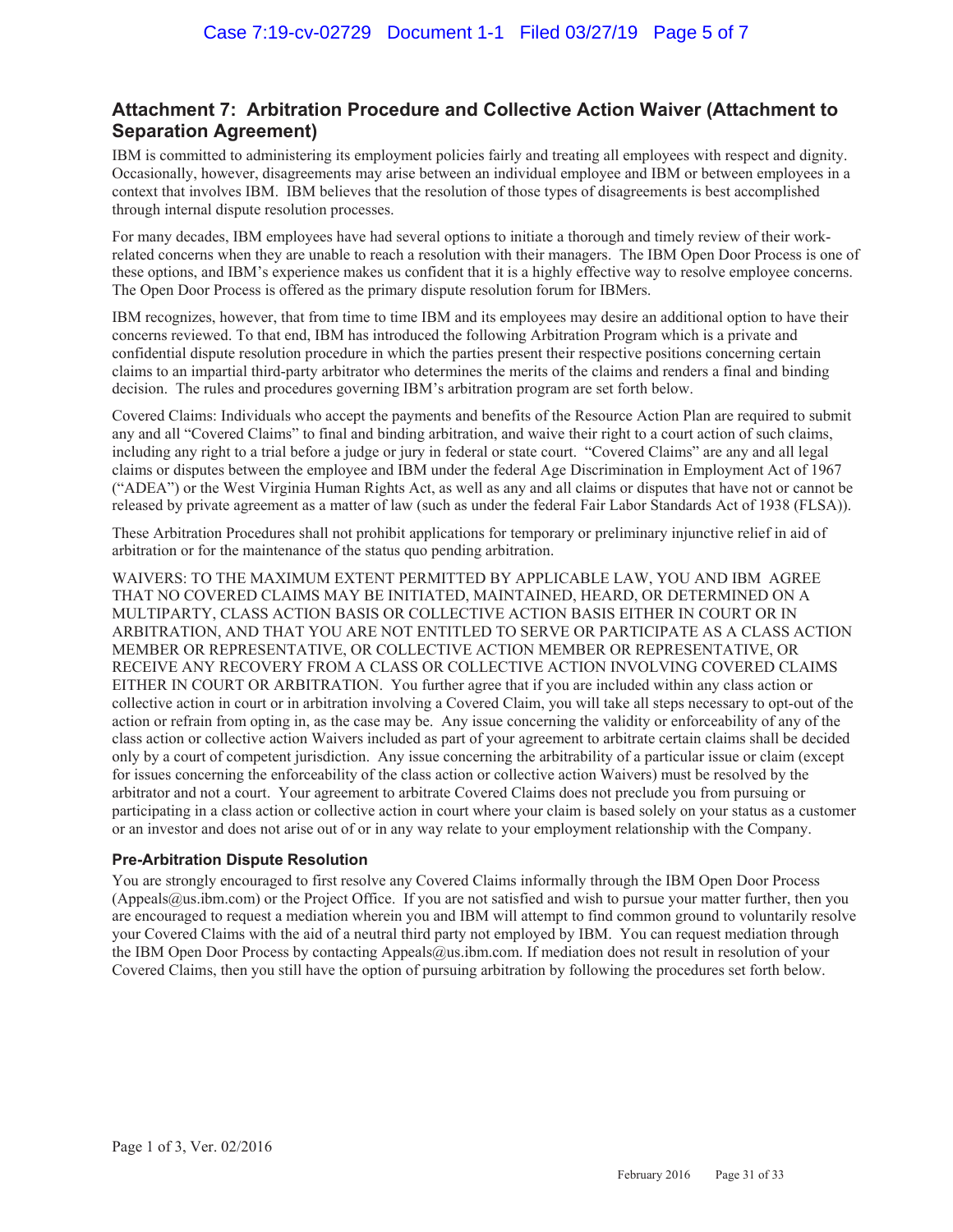#### **Arbitration Procedures**

Covered Claims will be resolved by arbitration conducted under the auspices of JAMS, or if there is no JAMS office within 100 miles of your most recent assigned IBM office location, then an arbitration forum provider to be mutually agreed to by the parties in writing. Regardless of the designated arbitration administrator, the arbitration shall be held in accordance with the JAMS Employment Arbitration Rules & Procedures (and no other rules), which are currently available at http://www.jamsadr.com/rules-employment-arbitration. IBM will supply you with a printed copy of those rules upon your request. The arbitration shall be conducted before a single arbitrator unless all parties to the arbitration agree otherwise in writing. Arbitration shall be held in the county in which you worked or work for IBM at the time the claim arose, or if not possible, in the county closest to such location. To the extent any of the terms, conditions or requirements of the arbitration procedures in this document conflict with the applicable Arbitration Rules, the terms, conditions or requirements of the procedures in this document shall govern.

In any arbitration, the parties may file and the arbitrator shall hear and decide at any point in the proceeding motions permitted by the Federal Rules of Civil Procedure, including by not limited to motions to compel discovery, motions for protective orders, motions to dismiss, motions for summary judgment, and motions in limine, but not motions to consolidate claims, parties or actions. The Arbitrator shall apply the substantive law (and the law of remedies, if applicable) of the state in which the claim arose, or federal law, or both, as applicable to the claim(s) asserted. The Arbitrator is without jurisdiction to apply any different substantive law or law of remedies. The Federal Rules of Evidence shall apply. Arbitrators are required to issue a written award, and their award shall be final and binding. Any judgment or award issued by an arbitrator may be entered in any court of competent jurisdiction.

#### **Reconsideration and Review**

Either party shall have the right, within twenty (20) days of issuance of the Arbitrator's decision, to file with the Arbitrator (and the Arbitrator shall have jurisdiction to consider and rule upon) a motion to reconsider (accompanied by a supporting brief), and the other party shall have twenty (20) days from the date of the motion to respond. The Arbitrator thereupon shall reconsider the issues raised by the motion and, promptly, either confirm or change the decision, which (except as provided by law) shall then be final and conclusive upon the parties.

Either party may bring an action in any court of competent jurisdiction to compel arbitration under this Agreement and to enforce an arbitration award.

#### **Remedies**

You and IBM agree the arbitrator(s) is authorized to award any party the full remedies that would be available to such party if the Covered Claim had been filed in a court of competent jurisdiction, including attorneys' fees and expert fees and costs, to the same extent as would a court under applicable law.

#### **Time Limits and Procedure for Initiating Arbitration**

To initiate arbitration, you must submit a written demand for arbitration to the IBM Arbitration Coordinator no later than the expiration of the statute of limitations (deadline for filing) that the law prescribes for the claim that you are making or, if the claim is one which must first be brought before a government agency, no later than the deadline for the filing of such a claim. If the demand for arbitration is not timely submitted, the claim shall be deemed waived. The filing of a charge or complaint with a government agency or the presentation of a concern through the IBM Open Door Program shall not substitute for or extend the time for submitting a demand for arbitration.

To initiate arbitration, you must pay the equivalent of the filing fee for the court of general jurisdiction in the state where you last worked for IBM. IBM shall pay 100 percent of the required arbitration administration fee in excess of your payment.

The written demand for arbitration shall be submitted to the IBM Arbitration Coordinator, IBM Corporate Litigation, North Castle Drive, Armonk, New York 10504, with a check for your payment of the filing fee made payable to "International Business Machines Corporation."

Your written demand shall set forth the dispute, including the alleged act or omission at issue and the names of all persons allegedly involved in the act or omission; your name, address, telephone number, and email address; and your IBM employee serial number. IBM will promptly file the demand with the appropriate arbitration administrator, together with the applicable administrative fee as provided in the arbitration administrator's fee schedule.